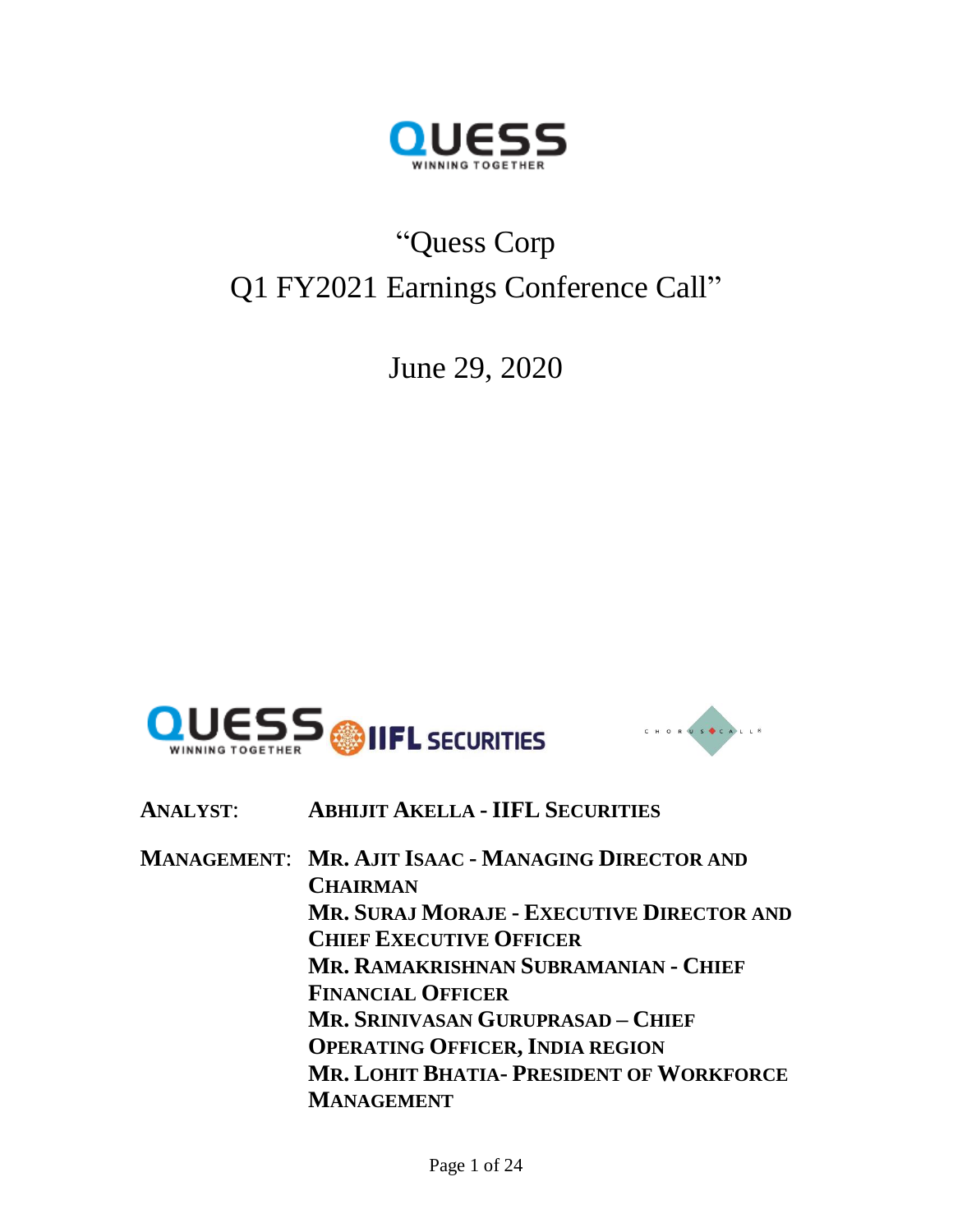

**Moderator**: Ladies and gentlemen, good day, and welcome to the Quess Corp Limited Q1 FY2021 Earnings Conference Call hosted by IIFL Securities. As a reminder, all participant lines will be in the listen-only mode and there will be an opportunity for you to ask questions after the presentation concludes. Should you need assistance during the conference call, please signal an operator by pressing "\*"then "0" on your touchtone phone. Please note that this conference is being recorded. I now hand the conference over to Mr. Abhijit Akella from IIFL Securities. Thank you, and over to you, Sir!

**Abhijit Akella**: Thank you, Faizan. Ladies and gentlemen, very good afternoon and thank you for joining us on the 1Q FY2021 post results conference call of Quess Corp. It is my pleasure to introduce the senior management team of Quess who are here with us to discuss the results.

> We have with us Mr. Ajit Isaac, Chairman and Managing Director; Mr. Suraj Moraje, Executive Director and Group CEO; Mr. Ramakrishnan Subramanian, CFO; Mr. S. Guruprasad, COO, India Region; and Mr. Lohit Bhatia, President, Workforce Management.

> We will begin the call with opening remarks by the management team. And thereafter, we will open up the call for a Q&A session. I would now like to hand the call over to Mr. Ramakrishnan Subramanian, CFO, to take proceedings forward. Thank you, and over to you, Ramki!

- **Subramanian R:** Thank you, Abhijit. Good afternoon, everyone, and thank you for joining our earnings call today. Please note that the results and the presentation have already been uploaded on our website. Anything we say, which refers to our outlook for the future, is a forwardlooking statement, and that must be read in conjunction with the risks that the company faces. These uncertainties and risks are included but not limited to what we have already mentioned in the prospectus filed with SEBI. With that said, I will now turn over the call to our Chairman and Managing Director, Mr. Ajit Isaac. Over to you, Ajit!
- **Ajit Abraham Isaac**: Thank you, Ramki. Good afternoon to all of you, and a warm welcome to this year's first quarter analyst call at Quess. My colleagues, Suraj, our Group CEO; Ramki, our CFO; Guruprasad, our Head of India Operations; and Lohit Bhatia, President of our Workforce team, join me for the call as well.

The last time I spoke to all of you was on the 28<sup>th</sup> of May in the middle of the lockdown and that was when many questions swirled around about the direction that the pandemic will take. Today, the 29<sup>th</sup> of July, exactly two months later, the same questions remain on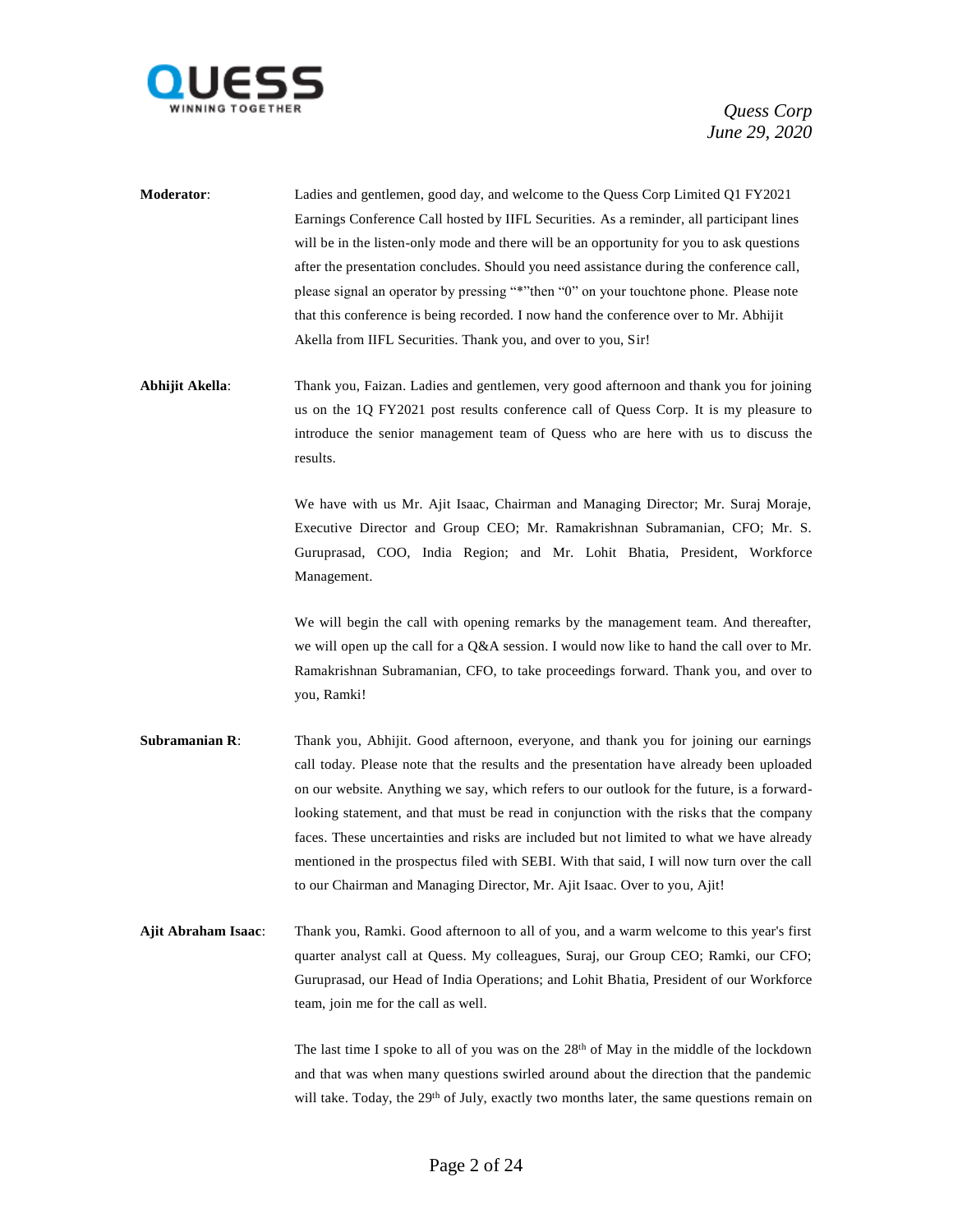

the direction that the pandemic will take and its total impact and effect on the Indian economy. Through such a hazy period, it is best to take the safest path and to secure and consolidate as much as we have got, rather than trying anything adventurous.

In line with the three issues that I mentioned the last time, that is: To grow our revenues by adding new logos to the customer base, one; two, to focus on cash flows; three, to pay attention to our balance sheet. We have worked hard on all of these three. We have added about 200 new customers for the quarter in existing and new service lines with a continued focus on cross sales. Customers with two or more service lines now account for more than 68% of our revenues.

The most significant achievement for the quarter has, however, been our increased OCF conversion at 152%, underpinned by prompt collection and reduction in our working capital requirements.

Lastly, our focus on our balance sheet has resulted in a net debt reduction by about Rs.100 Crores from Rs.355 Crores to Rs.254 Crores. All this has happened while we have transitioned through a leadership change with Suraj coming through admirably in the first quarter, while ensuring service continuity for all our clients who had been hit by COVID-19.

I also want to stress the positive long-term gains coming out of COVID. Quess has reduced its real estate footprint by about 35% and has reduced its SG&A to the extent of 20%, bringing long-term saves in our indirect costs. In addition, we have had extensive tech rollouts in almost all our businesses, some of which we will talk through to you in the process of this meeting.

Despite the challenges of the COVID-19 situation, we are grateful to report that with diligent work from our entire team we have been able to reduce its impact and contrarily develop strengths that will disproportionately benefit our business once life comes back to normal. I also want to emphasize that our focus on 20% ROE by 2023 is undiluted, and all of us are working hard to ensure that we reach to the margin of safety.

Leadership is everything in times like this. And our management committee and every business leader, along with their teams have lent their shoulders to the wheel, and this is our biggest insurance against pandemic like situations. To talk more about what we did and how we went about it, I would like to invite Suraj to share this with you. Over to you, Suraj!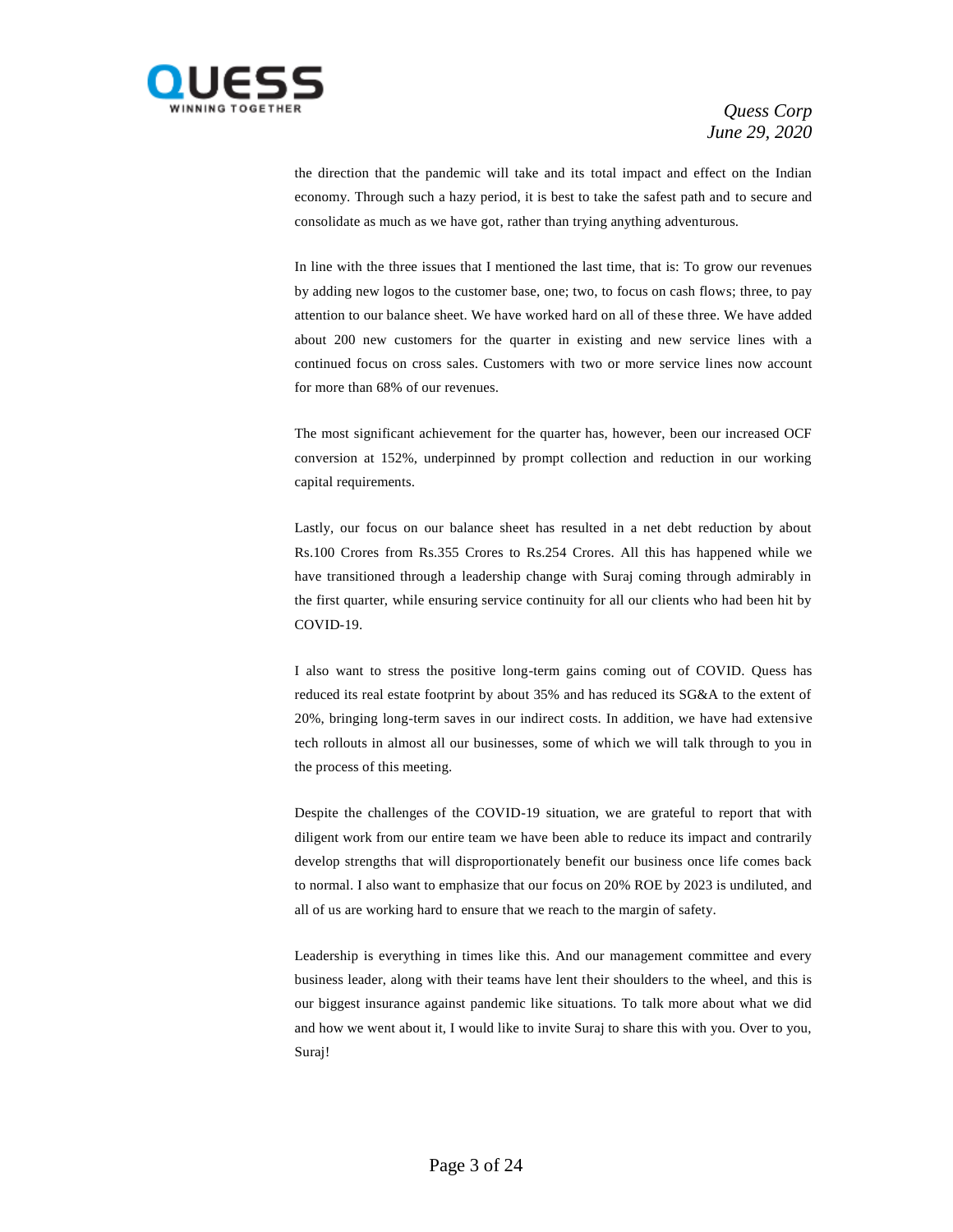

**Suraj Moraje:** Thanks, Ajit. Good afternoon, everybody, and thank you for making time to be on this call. I hope that wherever you are today, you and your families are safe and growing closer.

> We do indeed live in interesting times. In this context, I actually want to start by saying a very big thank you to two constituents, our customers and our employees, for standing shoulder to shoulder with us in these times. Our employees from the management team right down to our frontline sales, janitorial staff have turned up each day, not in body but in mind and spirit. And not just in our core activities, in Q1, our employees sponsored and distributed 80,000 cooked meals and 1,600 ration kits through our Careworks Foundation. As the new CEO, I feel that the Quess Corp organization has really put its shoulder behind a very heavy wheel, and I am very grateful for this.

> The COVID pandemic and the lockdown have had varying impacts across our business. While DigiCare, Excelus and the food business saw significant negative impact, our international IT and HRO businesses stood strong in this time. The power of our platform, I think, has come out as a result. Other businesses saw less impact than we had anticipated. Our total headcount is also less, down less than we had anticipated, at about 13% lower than its peak in March. We owe this to our enduring relationships with large customers, our focus on cost and service, and increased focus on go-to-market, which I will expand upon shortly.

> As you have seen by now, Q1 saw our revenues largely flat year-on-year, with EBITDA falling about 12% year-on-year. Do note that our reported EBITDA is after onetime COVID costs of about Rs.6 Crores, lockdown impact of about Rs.21 Crores in Excelus and DigiCare and about a Rs.3 Crores impact of EBITDA in our food business versus a quarter ago.

> Adjusted for these numbers, our EBITDA performance would have been more or less flat versus a year ago.

> As committed in the last call, we have focused on OCF, and we have delivered 152% OCF to EBITDA in this quarter. Our OCF is up almost 2.5 times. At Quess, we remain committed to executing against the North Star of Winning Together with customers, people and investors. As Ajit said, achieving both a 20% year-on-year OCF growth and a ROE of 20% in the medium term. During this quarter, specifically, we continued our theme of focusing on customers, cost and cash and let me talk about each of these briefly.

> On customers, I am happy to say that none of our businesses lost a single major customer in this time. And I think that is real testament to what everyone from the frontline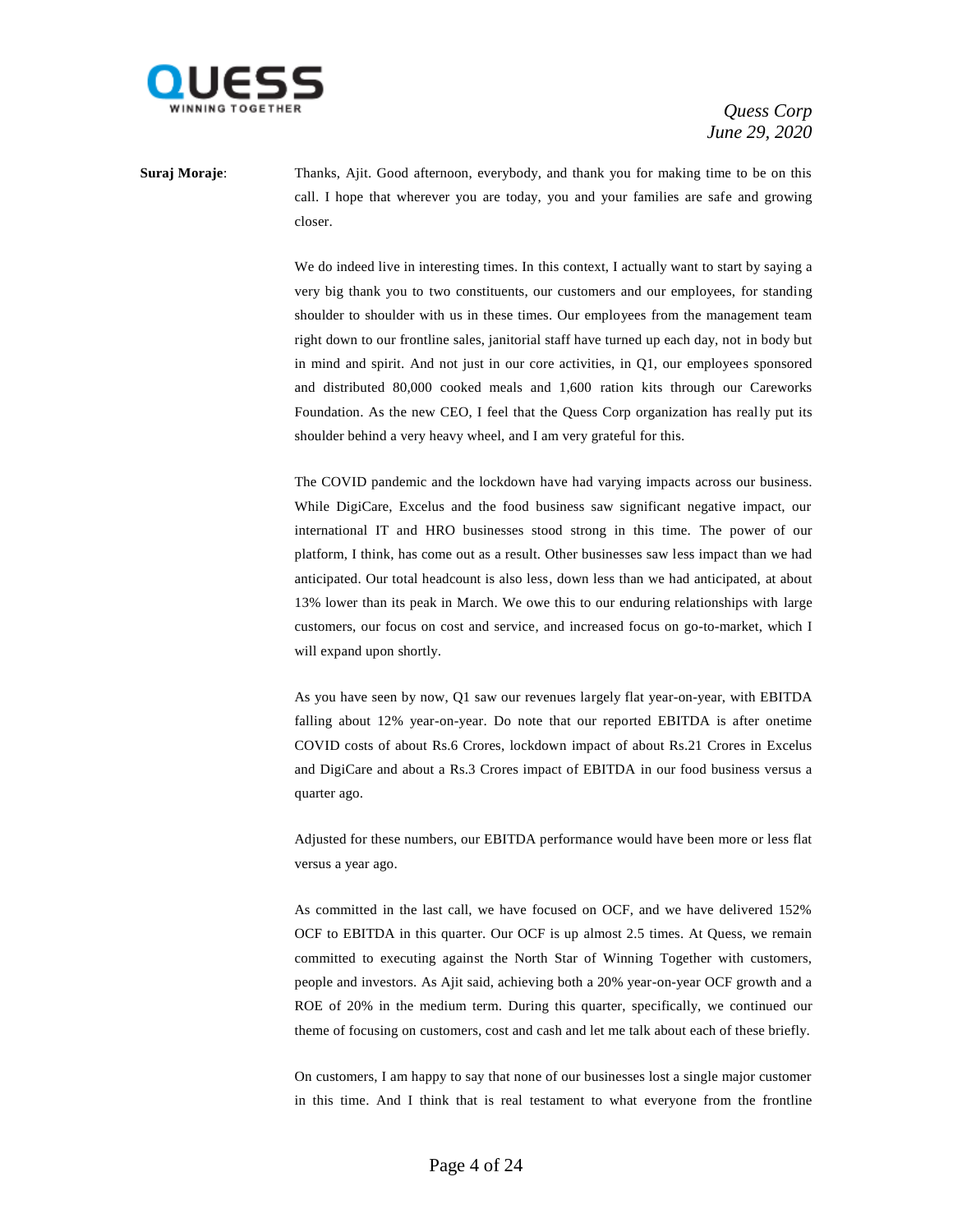

upwards has done in delivering superior service and the constant innovation that the Quess organization has.

On the contrary, we have added about 200 new customers in Q1. Now note that not all these customers have translated into revenues yet because there has been a slower pace of transition with the lockdowns and economic activity. But we do expect that as the economy reopens and accelerates, this number will go up and we will start seeing the benefits. We have also strengthened our go-to-market, including (i) developing new service lines focused on client productivity, (ii) reaching out to new customers and (iii) significantly stepping up our focus on cross-selling and multi-tower deals. Our senior management is much more in the market, in line with our continued belief in the power of the Quess platform. As Ajit said, at this point, customers that enjoy two or more of our service lines account for about 68% of our total revenues and our efforts to increase this is showing good traction at this point.

On costs, our total indirect cost was down about 20% in the quarter versus our run rate in Q4. This has been achieved through a combination of salary and non-salary measures, including rationalizing our real estate footprint, we have reduced seats by about 35%; digitizing our invoicing and compliance processes; renegotiating IT and AMC contracts; increasing our focus on people productivity; and of course, savings on travel and promotions. We think this will translate to a structural cost reduction of about Rs.60 Crores versus our last full financial year. And we are working to further optimize these costs in this quarter.

On the cash side, as I mentioned, our OCF to EBITDA ratio was 152%. It is a onetime spurt to an extent driven by release of working capital, but our collections performance has come out strongly in this quarter and I think that is a testament to our historical focus on partnering with solid enterprise customers that are each leaders in their own industries.

Our DSOs are slightly up on a quarterly basis, but that is to a large extent, due to shrinkage in the actual revenue denominator, even while the numerator has come down. And overall, our cash situation remains comfortable, and we have had significant debt repayments in the quarter.

We have remained committed to reducing our exposure to low OCF businesses. In line with this, we have restructured our executive search and selection businesses. The Excelus business has turned down new mandates from the government. And we are shifting away from project-based businesses, sticking to our services knitting.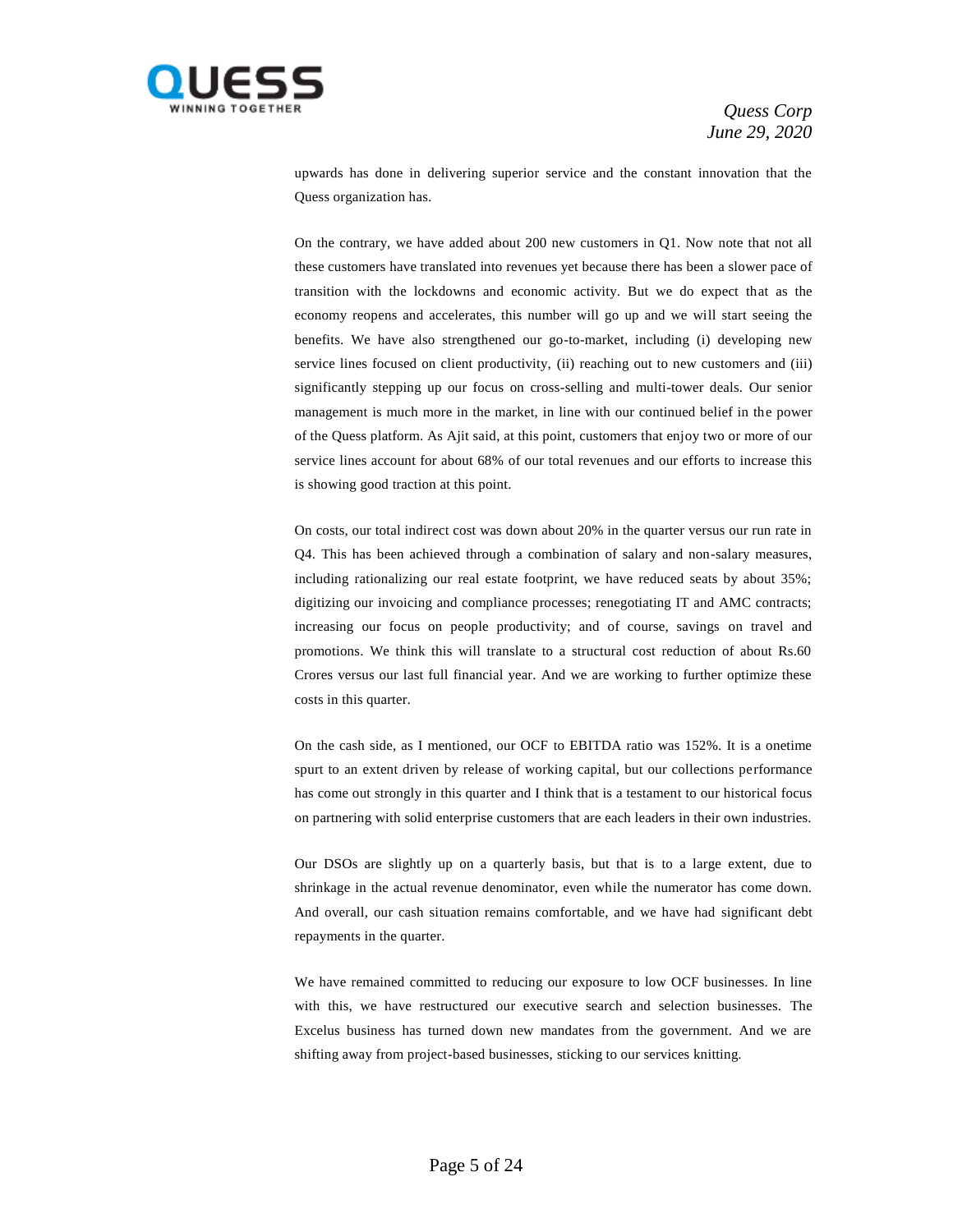

So that is a little bit on the themes for the quarter. Let me now just give you a quick flavor of the performance by platform, starting with workforce management. GS revenues were down about 21.8% versus the last quarter and the headcount down by a shade under 15%. Most of the reduction came in retail and BFSI, down 13% and 16%, respectively.

The mix of on-credit to collect-and-pay customers remained stable. I know many of you are curious, and I have received many questions on this in individual conversations to understand the nature of this business. And I do want to make a few comments on the nature of our on-credit business in general staffing. Number one, I just want to say that multinational companies and ET 500 domestic customers contribute about 95% of our on-credit revenues.

The customers have been very sticky here. The average tenure of customers is about five years for on-credit versus for collect-and-pay where it is more about three years. And the average service fee per associate from on-credit customers is a significant premium to collect-and-pay customers. In fact, much, much more than justifying the additional working capital locked into the space. We have had no cases of bad debt from these customers through the COVID period. And we do not consider there to be any credit risk at this time. I do hope that this addresses any questions you have on this segment.

Moving away from the on-credit segment, I am also happy to report that GS has acquired about 24 new customers in Q1. While it is very difficult to forecast even the next few weeks, we are hopeful that the headcount reductions will start to turn as we enter the festive season. And we are hoping anytime now that the button will be pressed on hiring at some of the new customers we have acquired. But that depends a little bit on the pace of lockdown and how COVID and how the economy responds.

In IT staffing, our domestic business for the headcount is down about 7%. The dip was attributable to the low-margin BPO and Telecom segments where we saw big dips, but partly compensated through the acquisition of newer, high-margin customers, where our focus on digital skills is beginning to pay off. And we reduced cost to serve by digitizing the back-end processes, introducing RPAs, automating compliance, changing our recruiting channel mix, paperless onboarding, helping us, therefore, by and large, keep the domestic IT services business on pre-COVID business plan. So it is by and large on the pre-COVID business trajectory as areour Singapore and Middle East businesses.

Coming to the training and skill development business, the revenues fell by 93% due to lockdown of training facilities. The government has committed to covering our fixed costs on the DDU-GKY program in this period. But we have not provisioned for that yet.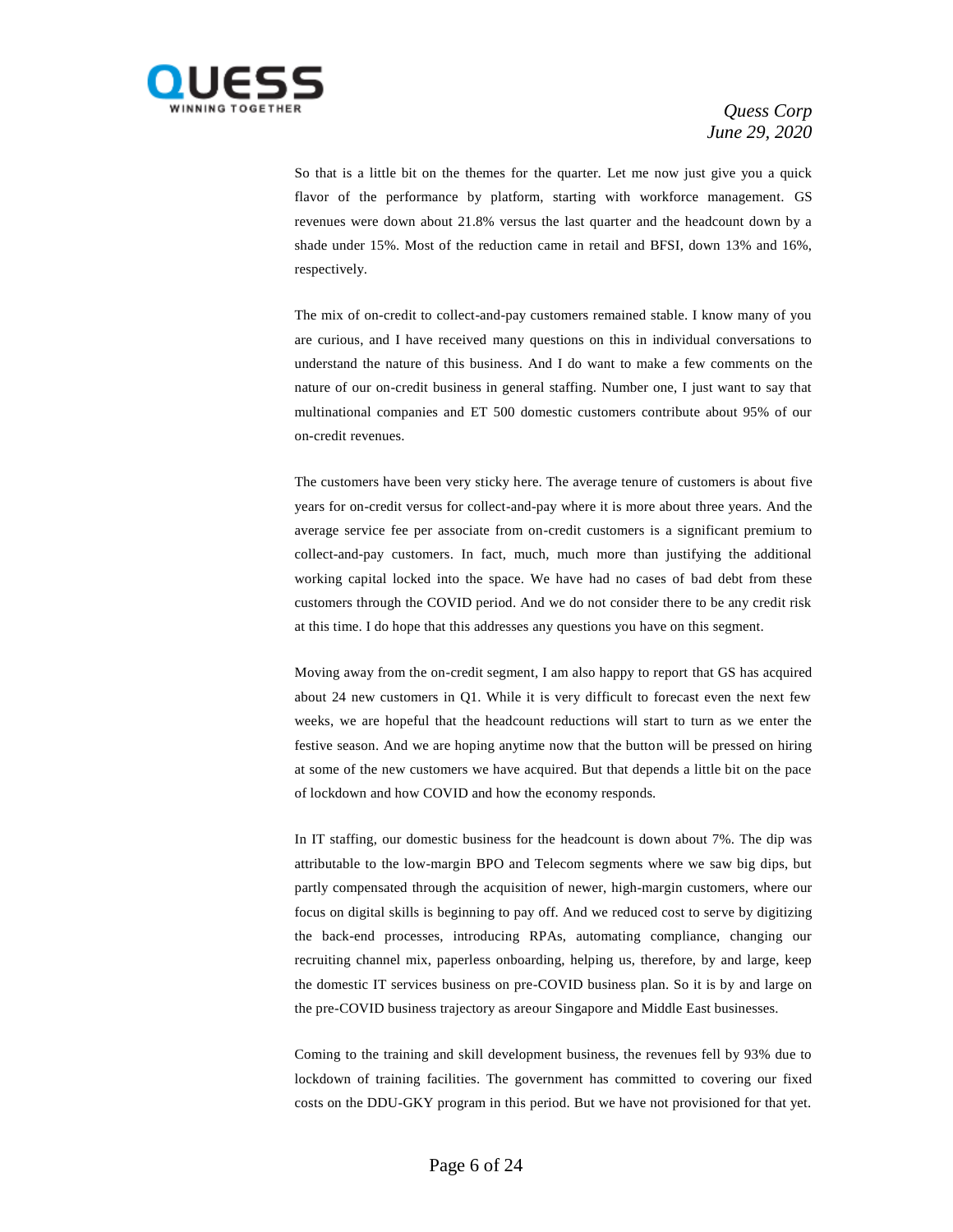

Instead, we have expensed the cost of running the business in this time. So as and when - - if and when the government does return that money, there will be an upside that you should see on this. We hope that this business will progressively start operations in some states by mid-August, subject to, of course, state-wise clearances.

I would like to say that, in the meantime, we are making some good progress in our B2B business development, and we are starting to see a nice funnel developing, and we hope revenues from that segment will also start soon.

Moving on from WFM to our Operating Asset Management platform, I will start with facilities management as a business. The Q1 revenues fell by about 13% versus the last year. About 7 percentage points of this drop in 13% versus Q1 2020 was attributable to the food business, where we saw our revenue is about halved in the quarter with an EBITDA impact of Rs.3 Crores and this is largely due to the closure of education institutions and offices.

The housekeeping front itself has seen the IT services sector take quite a big hit of around 20% owing to work from home. But the manufacturing, BFSI, infrastructure verticals have seen revenues for the month of June almost start to come back towards pre-COVID levels. This business also has been very aggressive in upgrading its channel operating practices, service lines to protect our customers and their employees from COVID, has made some very good progress in introducing new clients. We have had about 75 new logos introduced in sterifumigation. The traditional business saw about 18 new logos being won in Q1. We will continue to focus hard on accelerating new logo acquisition. We do think that the impending flight to quality in this market will open up opportunities for us, although we are seeing stiffer price competition in the short term, especially as our customers move to reduce their SG&A costs.

Moving on to Terrier during the quarter, we completed our cash neutral increase of stake to 74%, allowing us better control and integration. Terrier is a nationwide security provider with a combination of man guarding and electronic security solutions. This business manages about 1,900 sites across India with significant technology solution capabilities in Terrier electronic security services, which conducts thermal imaging, for example, we have secured our touch-free access control system deployed at many of our customers, and we have our own command center with a remote monitoring system.

After a brief uptick at the beginning of the COVID period, this business also faced a downsizing pressure, especially in IT services, which account for about a third of its revenues. And this is because I think night shifts have been less manned, security guards on transportation are not needed in this period. The revenues were down about 4% year-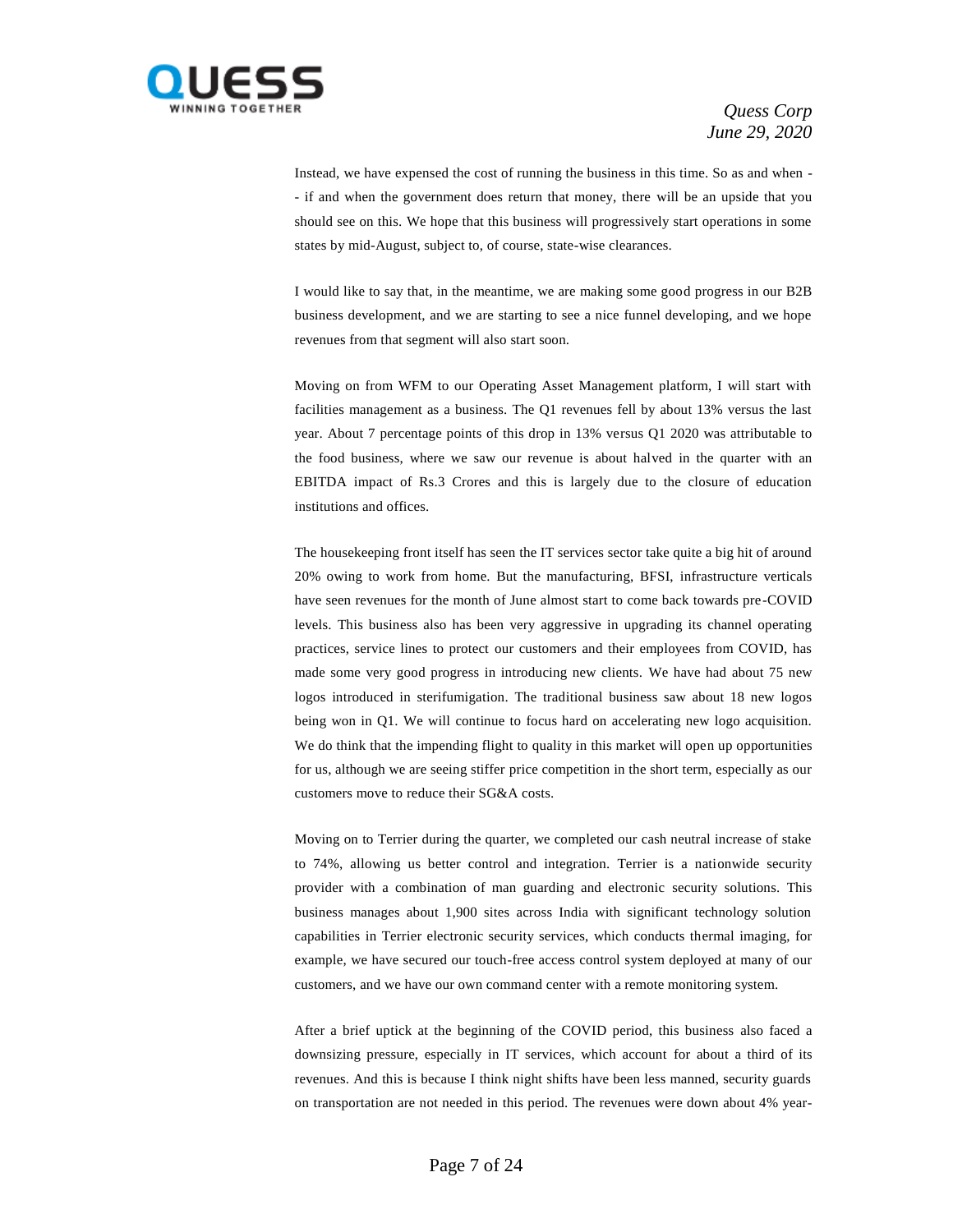

on-year for Terrier. Again, we have not lost any customers per se. We expect the numbers to bounce back as workers return to offices. And the team is driving new sales aggressively, especially man-tech combined deals. They are focusing very hard on improving the underlying operating processes and performance and digitizing our workforce. So that is on Terrier.

The third component of Operating Assets is industrial, where revenues were down about 21.4% quarter-on-quarter, largely due to continued demobilization in metal, cement and captive power, where we have seen scaled down operations and some delayed capital expenditure. However, with the gradual restart of the economy, we are starting to see some renewed activity, and we do hope the coming months will be better. The team has used this time to drive collections, digitize our end-to-end hiring process and workforce management. We have been driving a very focused program to cross-sell non-O&M services to industrial clients, which is showing early signs of progress.

Before I move on from the Operating Asset Management platform to the Global Technology Services platform, I would like to say that we are very optimistic about the medium-term prospects of the Operating Asset Management platform. Across service lines, we do anticipate that as we speak to customers who are working with maybe smaller players with not as mature operating procedures, not as digitized processes and not as strong balance sheets, we do see more and more customers coming to us and seeing that difference. We anticipate that as people start to focus on regrowth as the economy turns, we do think that the flight to quality will play into our favor.

Coming on to our third platform, Global Technology Solutions, our IT business has had its best quarter yet from an operating perspective. In addition to the 6 contracts we signed in Q4, we signed another 5 contracts in the U.S. in Q1. The Canadian business witnessed softness on account of work-from-home restrictions in the government segment. But here, too, we have seen good momentum with 9 contracts signed in Q1. And our go-tomarket integration here under the Quess GTS brand is largely complete, increasing our sales momentum across IT and BPM services.

On the BPM side, Conneqt and Allsec together saw their revenues fall by about 4.3% year-on-year and about 22% quarter-on-quarter, driven mainly by a drop in the domestic CLM business, partly offset by expansion in volumes in the HRO business, which has stood very robust and a more rapid recovery in our international CLM business. Conneqt revenues fell by about 25% versus Q4 in Q1.The EBITDA decline was less pronounced because many of our clients and this is again maybe allude to the quality of our clients, many of our clients paid minimum guarantees during the lockdown and the team carried out some extensive cost reduction measures, such as seat consolidation and indirect cost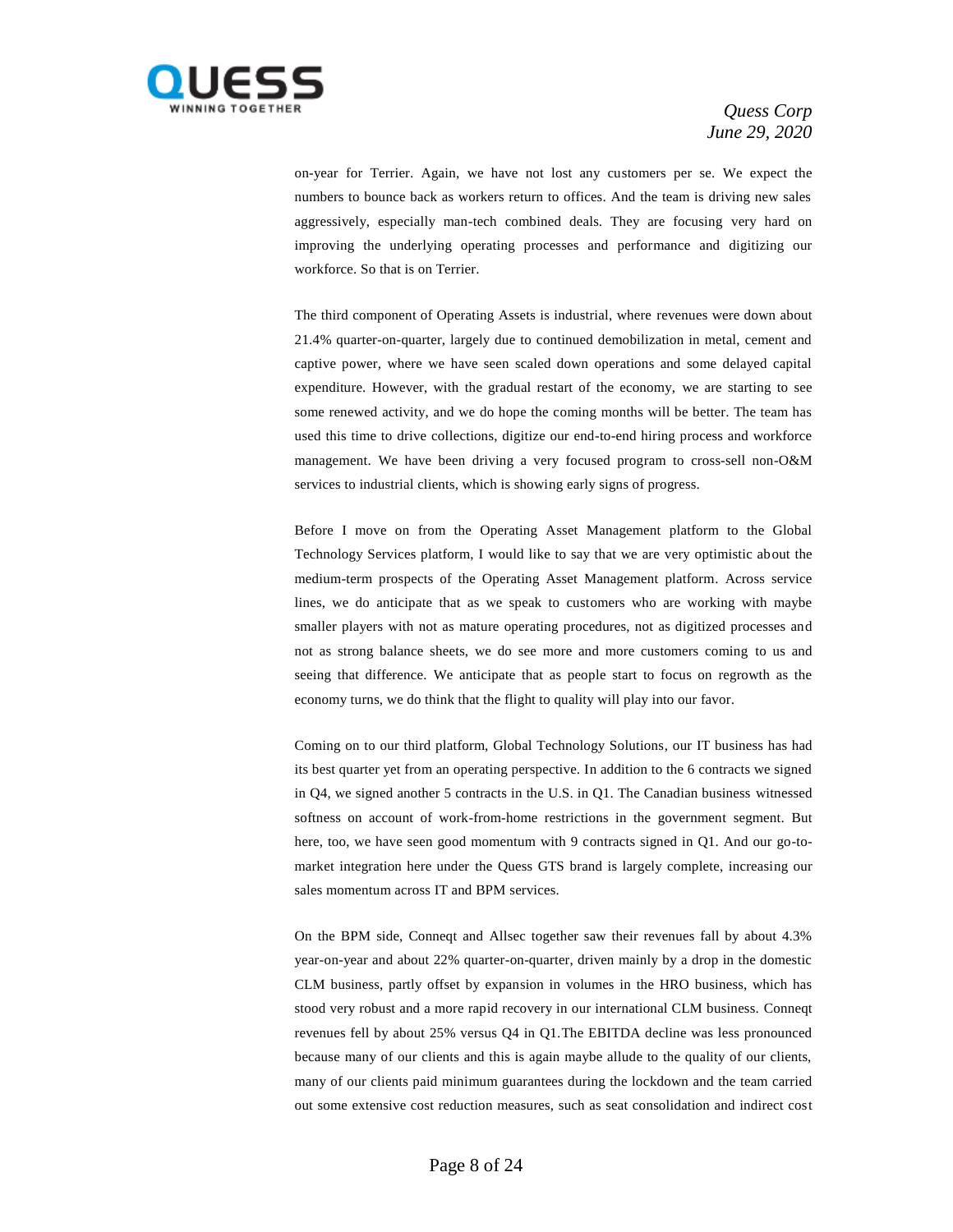

optimization. We are proud to say that Conneqt was the fastest in the domestic industry to enable work from home, moving about 10,000 systems home over the period.

Allsec's revenues fell by about 10.5% versus Q4, with most of the impact in the CLM business. Specific on the Allsec HRO business, it may interest you to know that on a same customer basis, the total number of pay slips processed per month in India fell by about only 4% between March and June, on a base of maybe 7 lakh pay slips. It shows that maybe so far in the formal sector, the loss in employment has not been as high as many fear. The largest drops we have seen, again, are in BFSI and Retail/FMCG. And we have seen an increase in IT/ITES and in e-commerce. Overall, Allsec is bouncing back faster than Conneqt to pre-COVID performance, given the all-weather nature of HRO and the quicker recovery of volumes in the international markets.

I will quickly cover Monster and DigiCare. Monster has had a difficult quarter, I would say. Search volumes are down over 50% quarter-on-quarter. Sales volumes are under pressure because, I think, the recruiter segment is seeing their own recruitment needs go down dramatically, especially small recruitment firms are slower to renew. Enterprises are renewing in smaller quantities. The EBITDA performance in this quarter has been well within the previous guidance. We have had a slight positive EBITDA in Monster due to saving of promotion expenses. Given the improved product performance, renewed recruiter enthusiasm, the operational tightness in this business, our focus is really now on driving sales and improving market share, this difficult market condition notwithstanding. And we are hopeful that as we come out of the economic downturn, we will come out with all guns blazing.

QDigi, despite the disruptions early in the quarter where we lost a little bit more than two months of revenue completely, our volumes have recovered to almost 100% in June, setting us up, hopefully, for the upcoming peak season despite intermittent lockdowns which obviously will play a role, and we have to see how those play out. The new business pipeline at QDigi is stronger than ever.

That was a little bit my update on the businesses. Before I close, I want to explicitly call out our increased focus on digitization. Q1 saw acceleration of our adoption of technology, be it in automation, digital invoicing, touchless attendance. We drove adoption of InEDGE, our workforce management app. It used to have about 118,000 MAUs in March. It is now at 186,000 MAUs. We have technology-enabled our recruitment with a very disruptive proprietary ATS platform that we have put in place in across 5 of our businesses already. And we have delivered a lot of superior services to our customers using Secure and other digital tools in the pipeline. And while these tools are primarily focused on improving productivity, they have also been powerful platforms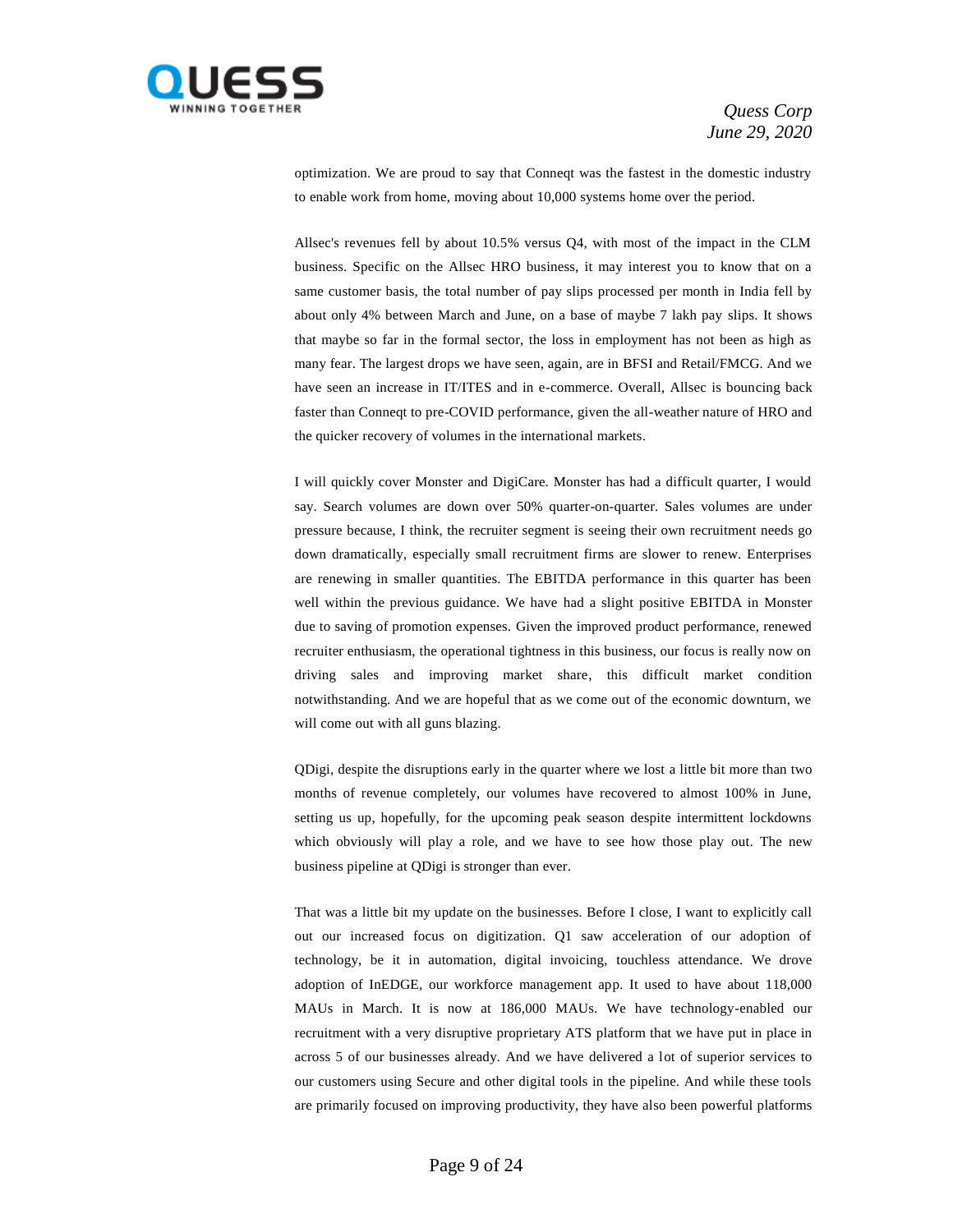

for extending benefit to our associates such as telemedicine, access to finance, et cetera. I would also like you to know we are about to start the process of upgrading to SAP HANA, which will progressively put our businesses on a single platform, both simplifying how we work and driving better uniformity in our processes.

I would like to close now, as I opened, by thanking you for our support and for being here today. We are excited about creating an enduring institution and a platform that drives our client productivity. And I want to assure you that as our society bounces back from this sad period, Quess is well positioned to disproportionately benefit given our sales capabilities, the high-quality customer base, flexible business models, tech care execution, scale and staying power to meet our OCF and ROE targets. Together, we will emerge stronger and more resilient, winning as a company, as a society and as a nation.

With this, I would like to take questions and answers. Thank you very much.

**Moderator:** Thank you very much. We will now begin the question and answer session. The first question is from the line of Nitin Padmanabhan from Investec. Please go ahead.

**Nitin Padmanabhan**: I think the quarter has been quite an effort in terms of the focus on cost and the customer wins, and congratulations for that.

**Suraj Moraje**: Thank you.

- **Nitin Padmanabhan:** I primarily have 2 questions. One is, from a revenue perspective, how much of the revenue decline during this quarter was primarily due to shutdowns or, let us say, due to inability to even operate business that could just bounce back quickly? So that was the first. And the second is on the cost savings that we have had, I think there is quite an element of permanent cost savings. I think you alluded to 35% drop in real estate footprint and so on and so forth. So, when we think about a recovery, do we think about the business bouncing back with higher margins or do we think about you focusing on using these savings to drive market share and then assume higher growth versus the margin expansion? Those were the 2 questions.
- **Suraj Moraje:** Those are great questions, Nitin. Thank you for asking them. On the first question on revenue, the bulk of the revenue decline was due to the fall in headcount numbers in GS, in Conneqt and in Facilities Management and training. Training would probably be about Rs.50 Crores or so, I think, over the quarter, right? So, it really is headcount. I think, to get the revenue back to the pre-COVID numbers, we have to work on our overall headcount and activity. I think the EBITDA will bounce back faster as these businesses get back up and running. I hope that answers that question. The second one on permanent cost savings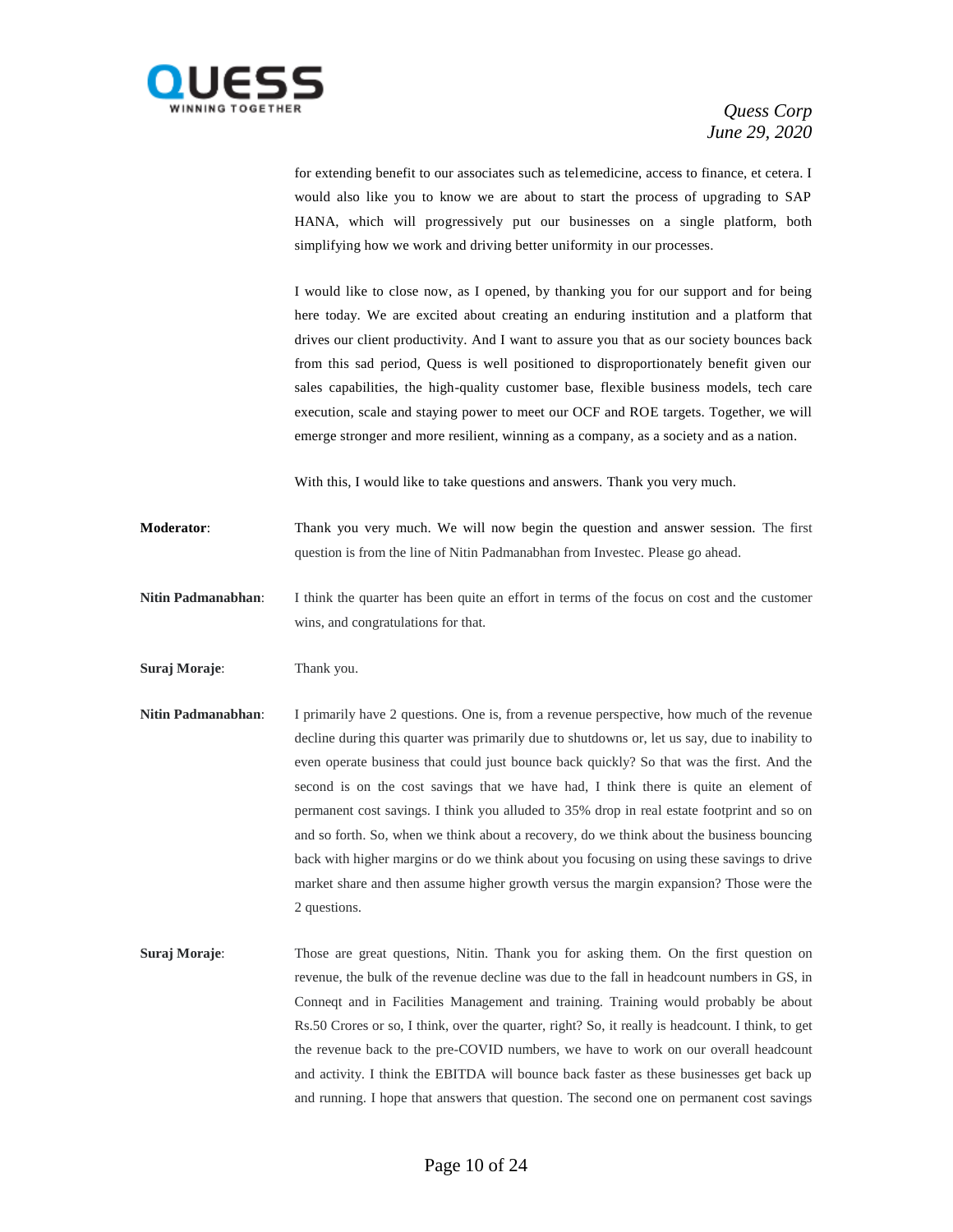

and how we think about it, I think that what we are aspiring to do is to come out of this episode as a fitter business with better margins. And we do want to keep that fitness in place, and we will keep some of this cost saving in place. I do suspect in the short term, as you alluded, we will end up giving some of this margin because the market has become a bit more price-sensitive in this quarter and we may have to give a fair amount of that away in the short term. But certainly, in the long run, as we think about this, we want to come out as a healthier margin business, and that is really where the focus is going to be. The way we are saving cost is not just on margins, it is also just adding agility to our business, Nitin. It is about just taking out unnecessary manual interventions, putting in place flow-throughs where we can and just making it a higher quality operation. That is also very important to us.

- **Nitin Padmanabhan**: Sure. That is helpful. Just on the first question that I asked, what I was alluding to was the onetime kind of impacts, like just as you alluded to training, I think we had a fair bit of impact because of closures on, let us say, catering or the food business, for instance, DigiCare, for instance. So, if you were to put all those together, what proportion of the total revenue would be just a straight bounce back as economic activity picks up? That is what I was alluding to.
- **Suraj Moraje:** No, I understand. I think that if you take the DigiCare and the training skill development businesses together, right, there are about Rs.100 Crores of top line or so per quarter, right, which is really not going to make a dent in the total pre-run rate of about Rs.3,000 Crores. What we need to do is to work back our headcount in GS, in housekeeping and it really is a headcount game, Nitin.
- **Moderator**: Thank you. The next question is from the line of Sudheer Guntupalli from Motilal Oswal Financial Services. Please go ahead.
- **Sudheer Guntupalli:** My first question is to Guru or Lohit. In a situation like this, where enterprises have a lasersharp focus on cutting costs to the extent possible and government may actually go a little easy on the compliance part to ensure that businesses do not go bankrupt and people do not stay unemployed, so do you not see this construct to be very conducive for the reverse shift of market share from organized players like Quess to unorganized vendors? If not a major shift of market share, at least could they not translate into pressure on markups for organized vendors?
- **Ajit Abraham Isaac**:: Just one question Guru before you start off, I think it is a hypothetical situation that in the event that the government does this. In the event that the government allows a more lenient system, we will react accordingly. But as of now, I do not think that exists. I think it is a hypothetical situation, so it is difficult to conjure an effective answer to that right now.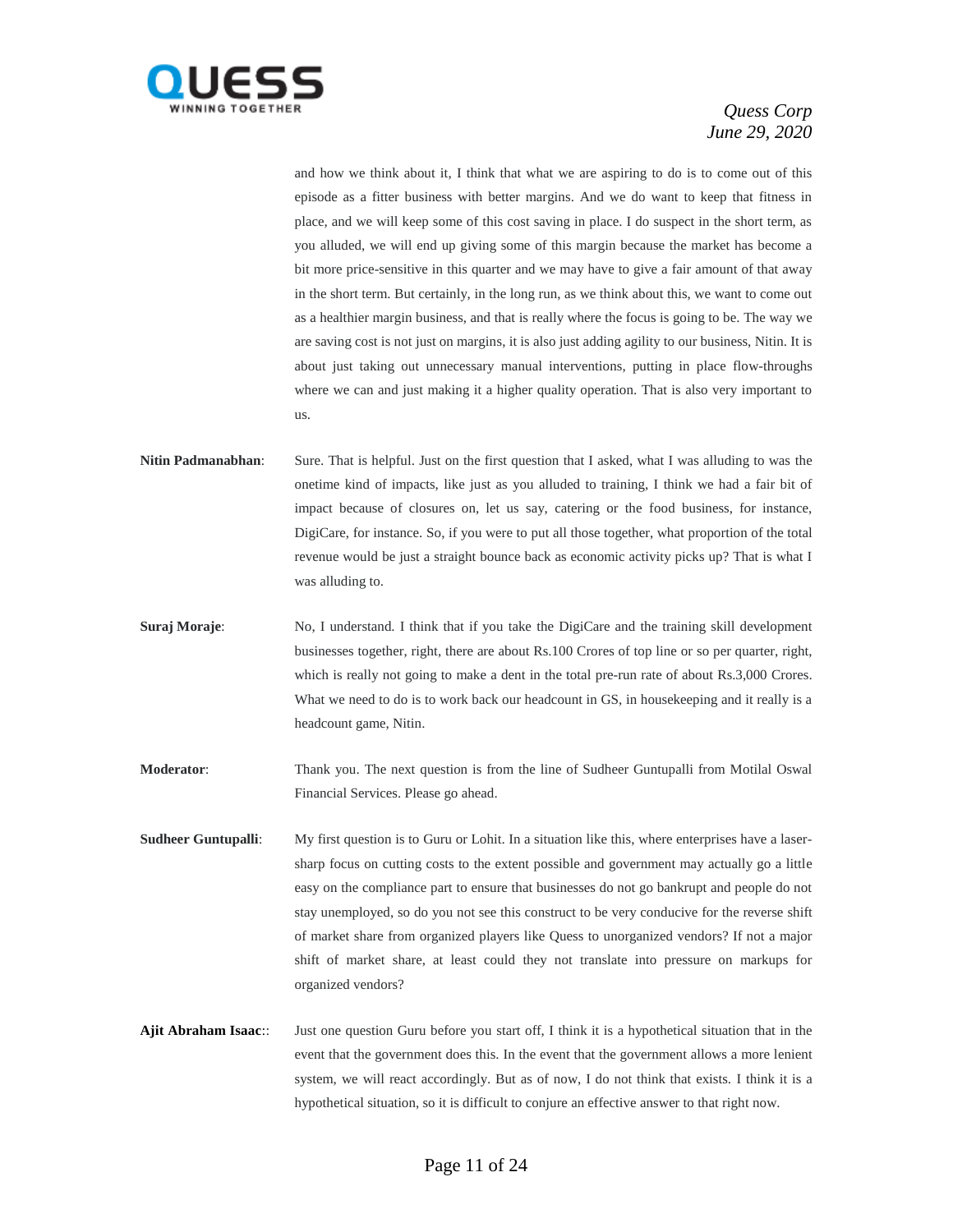

- **Srinivasan Guruprasad**: Just to add some perspective to this, Sudheer, also this time has tested a lot of thesis during this last 3 months, right? It also depends on the kind of capability and the ability of partners. The local partner, the consolidation has to happen. So that is something that somewhere we are witnessing as we are hearing from the market and the discussions that are happening. We would rather see more consolidation that would happen with the larger and organized players. Coming back to compliances, while there could be some relaxation on the delayed remittances et cetera, but the rules to be followed would not change. Those would be much tighter, and they would get much tighter than where it is with the kind of digitization that is happening from the authorities as well. We are not witnessing, I think, the reverse migration on this front.
- **Sudheer Guntupalli**: Sure. That is very helpful. And my second question is that most of the large IT companies have been very vocal proponents of using this hybrid workplace model, where a part of the workforce may permanently remain at home. In fact, it seems to have benefited reasonably due to subpar facility expenses this time around. Since IT sector contributes almost 1/5 of our revenue for facilities and security services, any thoughts on what kind of permanent hit these businesses will see if such a structural shift happens in the way people work?
- **Suraj Moraje:** I think at this point, we are seeing two countervailing forces. We are seeing some clients talk about shifting to work, some companies talk about shifting to work from home and the hybrid model. I think, we are seeing others in the Silicon Valley and elsewhere, say we want to get back to work because being at work is an important element of our culture. And therefore, I can tell you at this point, we have not had an ITES client come and tell us they want to decommission a building permanently. We would be foolish not to anticipate some of it happening, which is why we are going all out on sales as well, Sudheer, and strengthening a little bit our focus on industrials as well. But as of now, we are not seeing that in terms of how customers are commissioning us or decommissioning us.
- **Moderator:** Thank you. The next question is from the line of Aditya Bagul from Axis Capital. Please go ahead.
- **Aditya Bagul**: Congratulations on great balance sheet and cash flow management. I had two questions. First is just taking on further from where Sudheer left off, how are our interactions with our key customers going? I mean, what is the kind of reduction or otherwise that they are talking in terms of their temporary staffing needs, at least for FY21? If you could shed probably some color on that, that would be helpful. Also, from a very near-term perspective, if you could highlight how the month of July has gone? And now that we are in the last week, you would have some sense on August as well. **Suraj Moraje**: Lohit, why do you not take the question how interaction with customers is going?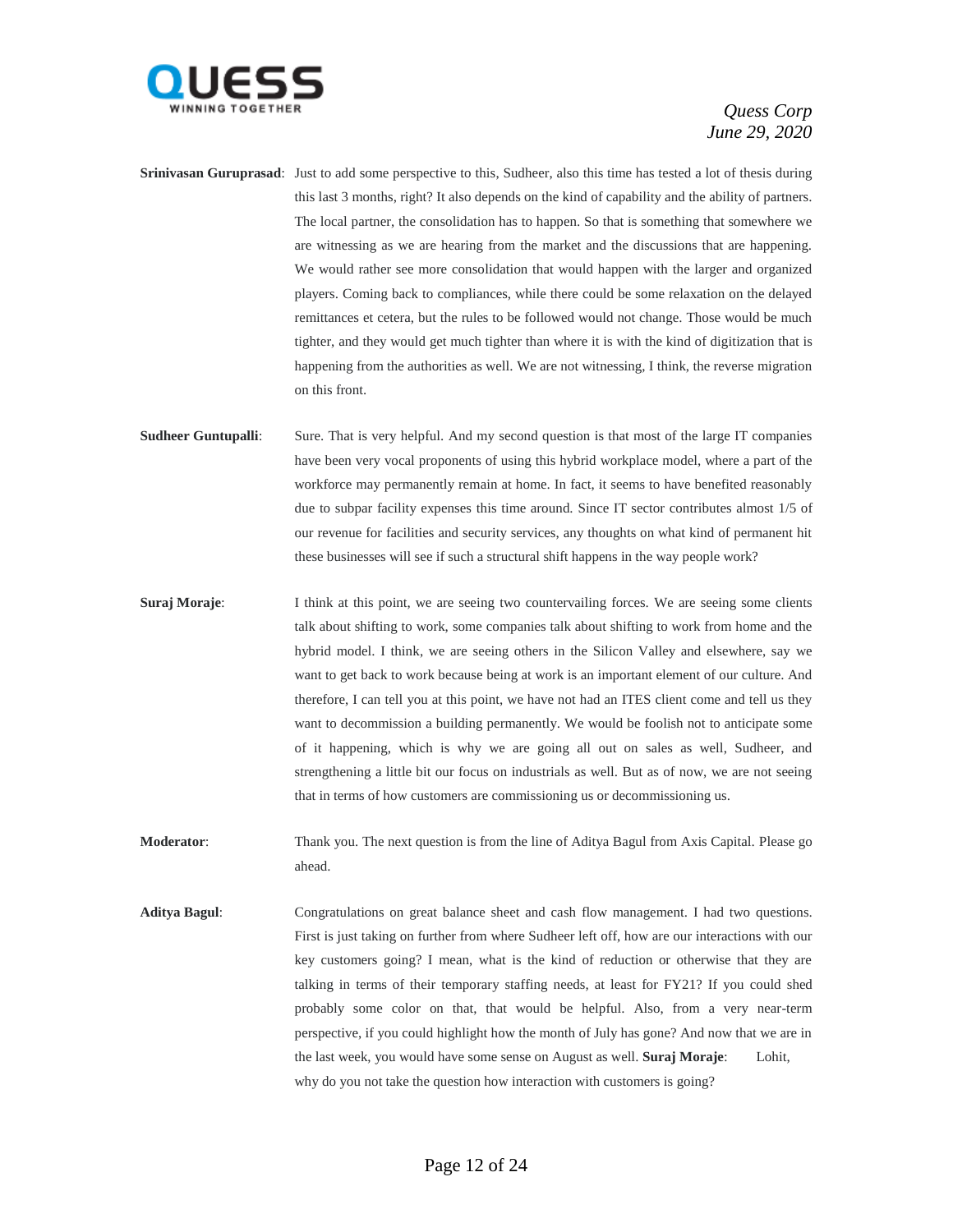

Lohit Bhatia: Okay. Aditya, I think you have a fair point in terms of what the customers are talking about. We would not call it so much as about downsizing as we would call it about rightsizing. I think in the last 100 days, a majority of clients looking at which sector they belong to and whether they were fully impacted by lockdown; were they partially impacted by lockdown; were they not at all impacted by lockdown or rather positively impacted by lockdown. Every customer has had a different trajectory. Barring the Telecom and the e-com, where we saw business as usual and maybe even increase in certain pockets, almost all the other sectors have had a rightsizing. I can give you an analysis that for every 1 customer in 2, there was a rightsizing which happened while at the same time in the last 100 days for every 1 customer in 9 only added to the headcount. So, if you really see it from the number of declines to the number of increases, the number of clients declining headcount far outstripped. But to more specifically answer your question, I think, broadly, the rightsizing has been in the tune of between 5% to 15% and which is what is the blended number which is visible on the WFM platform, which is overall down by about 38,000 or about 14.5% that Suraj opened his commentary with. Going forward in the next three quarters, I think the clients are looking at the scenarios as keenly as each one of you, and we are watching out for. One, I would say that a lot of planned downsizing and rightsizing is possibly, in a manner of speaking, behind us, but for the fact that we may have still some more states or cities going in for extended lockdown. We do not know the color of Unlock 3.0 that the government announces, and it will depend on that and some sectors are not yet functional because of that. I think we will have to watch how the government allows more unlocking or whether any further lockdown does not happen. We must also spend a minute to understand that we are weeks away from what is otherwise India's start-up season. As August and September comes in, there are more and more clients which start to give orders in terms of hiring positions. If I were to, because you specifically asked how do we evaluate July, I think where we were in June versus where we are in July, we are looking at about 2x growth in new open mandates, July over June. But this is still about 60% of pre-COVID times. So are we getting there in terms of more clients adding to new orders? Yes, the answer is yes. But is it broad-based enough for us to say that the problem is completely behind us and everyone is coming with new POs? I think there is a few more weeks of wait and watch as far as that is concerned.

- **Aditya Bagul**: Okay. So as I understand what we are trying to say is that July, possibly August is likely to be a little soft but all the client wins that we have had in the last few months are likely to have a back-ended addition in terms of workforce management, especially towards maybe Diwali or later on in the year. Is that a fair assessment?
- Lohit Bhatia: It is a fair assessment, like Suraj also mentioned that overall, at an organisational level, we added around 200 customers and at a WFM or a GS specific, we added about 24 customers. But most of these came with very small values of POs, obviously, for the right reasons.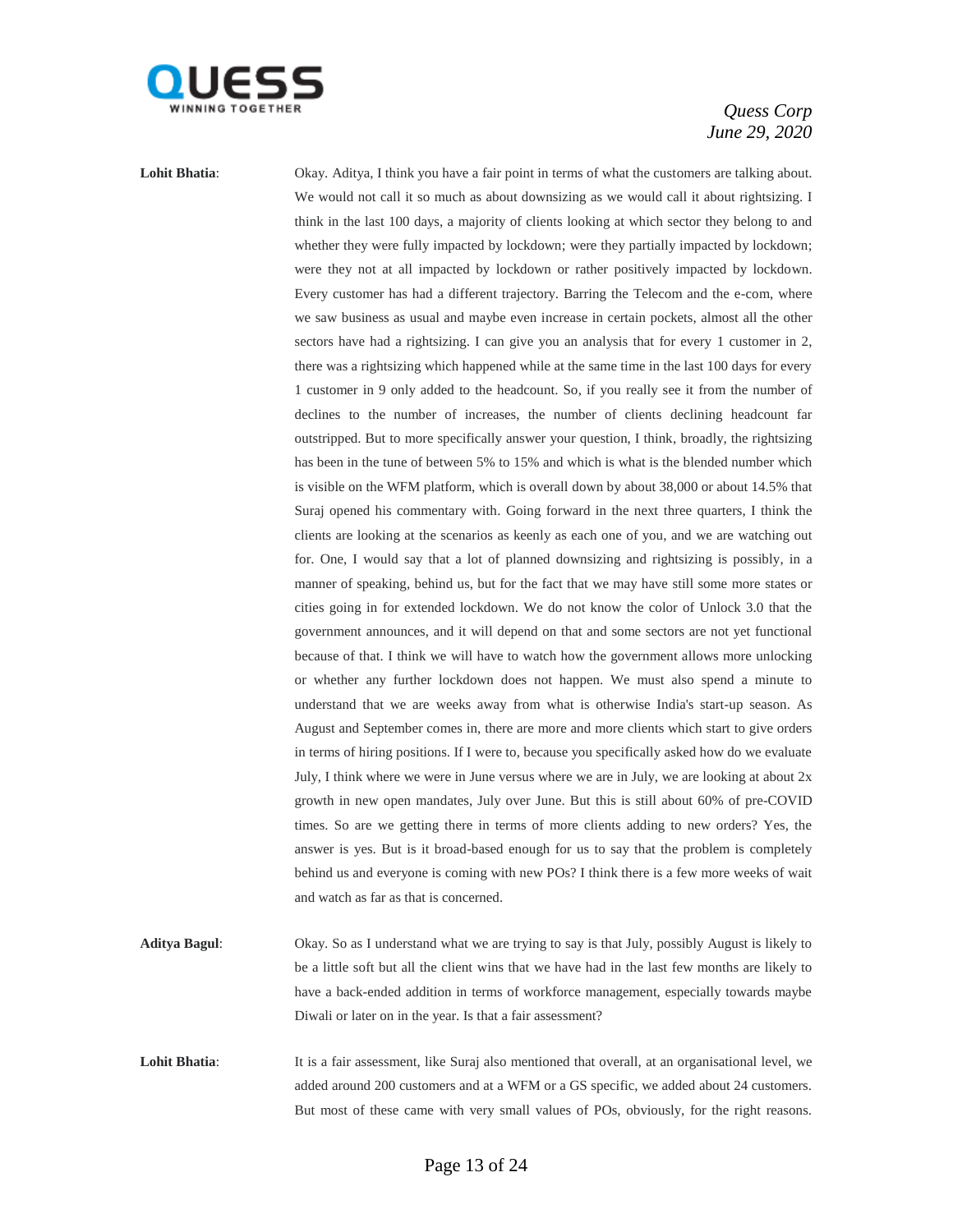

However, if we see the commentary of Indian industry itself going into Q2, most of Indian industry has been saying that they are expecting better revenues going forward into Q2 and Q3. And we must accept the fact that people come before revenues do. You have to get the workforce to start getting those revenues. So with fingers crossed, hopefully festival 2020 do take away some part of this COVID and then we are better placed.

- **Aditya Bagul**: Great. Understood, Lohit. Sir, my second question, Ajit, Sir, and Suraj is to you, right. We have had a reasonably good mix of WFM, OAM and tech platforms, right, at 60-20-20 sort of a revenue mix. Considering where we want to get in terms of ROEs, cash flows, do you think we are at the optimum mix or do you think that the mix is likely to change? And a corollary to that question is within these 3 platforms, what is the sort of a steady state sort of a margin level that you would envisage?
- **Suraj Moraje:** I think that at this point, we want to get to better growth on the latter 2 platforms. I think the WFM platform has grown well the last couple of years. We want OAM and we want GTS to also kind of grow at that same pace because that just helps us keep the EBITDA profile the same, right? I do not think we see at this point, the mix changing dramatically right now, Aditya. I think what we would like to do is see the EBITDA margins nudge up over time as we digitize better than kind of get better at solution selling. But that is going to be an overtime thing. I think in the short term, the margin pressures are real in some of our segments because our customers are facing real economic pressures, too. I think in the short term, it will stay muted is my sense. And over time, it will go up, it should go up.
- **Aditya Bagul**: Okay. Sorry. I think I will sort of rephrase my question the way we expect our margin trajectory to go, especially with our target of 20% ROE. If we were to sort of change the mix towards tech and OAM, we will see a natural improvement in terms of margin purely on account of change in mix.

**Suraj Moraje**: That is right.

**Aditya Bagul**: I just wanted to understand how much of what we are building into depends upon this mix change.

**Suraj Moraje:** At this point, if you look at our internal goals, I think we are trying to grow all the platforms. And we want to grow IFM slightly faster than the blend. But I do not think the mix will change dramatically in the medium-term, Aditya, because I think you cannot hold GS back.

**Aditya Bagul**: Maybe I will take it off-line later.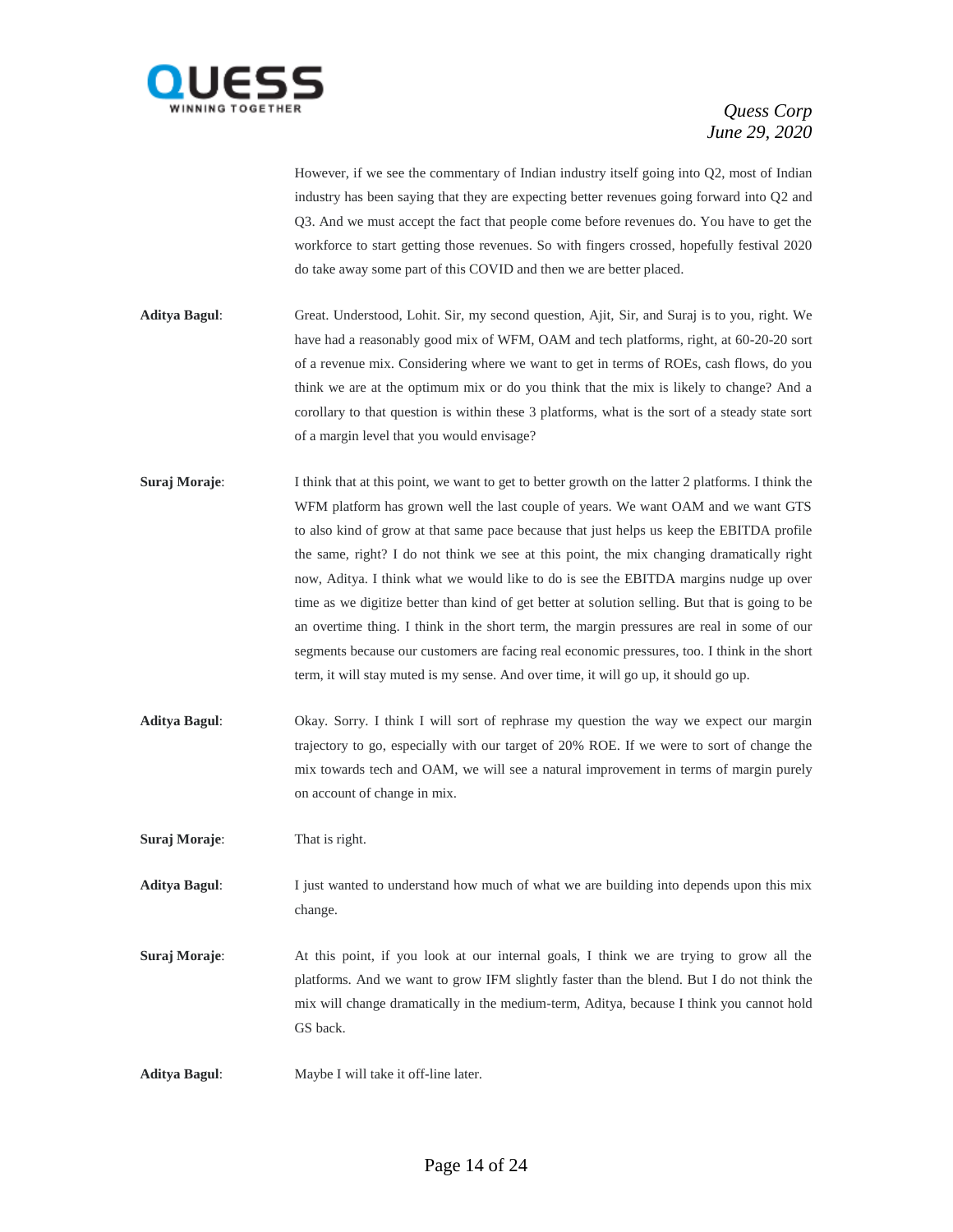

- **Moderator**: Thank you. The next question is from the line of Amar Mourya from Alf Accurate Advisors. Please go ahead.
- **Amar Mourya**: First question is, in our WFM business, how did Comtel and Magna profitability and revenue behaved in this quarter?
- **S. Ramakrishnan**: Yes, so Comtel was about Rs.132-odd Crores of revenue and profitability is about Rs.18 odd Crores on Comtel. And Magna, the profitability is more in the range, for the quarter, is around Rs.5.5 Crores, Rs.6 Crores.
- **Amar Mourya**: Okay. And the revenue of Magna would be?
- **S. Ramakrishnan** About Rs.130 Crores, Rs.140 Crores.
- **Suraj Moraje**: This is operating EBITDA, not Ind AS EBITDA.
- **Amar Mourya**: Okay. These are operating EBITDA.
- **Amar Mourya**: So then, Sir, basically, then you are saying that Rs.260 Crores, so overall GTS revenue is Rs.260 Crores, correct? In workforce management, the GTS part would be Rs.260 Crores, correct?
- **Suraj Moraje:** GTS is a separate platform. You mean IT staffing?
- **Amar Mourya**: Yes, IT staffing, yes.
- **Ajit Abraham Isaac**: Yes, that is right. That is about Rs.260 Crores, yes, Rs.265 Crores of revenue.
- **Amar Mourya**: Yes. So Rs.265 Crores of revenue, then what I am trying to understand here is that I think at EBITDA level, then it would have reported loss, right?
- **S. Ramakrishnan**: The EBITDA of both Comtel and Magna put together is about close to Rs.23 Crores, which is what I think we alluded to Ind AS impact.
- Amar Mourya: And with Ind AS how much would it be, Sir?
- **Subramanian R:** I am talking about the reported numbers only, Rs.23 Crores, that there is hardly any Ind AS impact. The operational Ind AS will be the same.
- **Amar Mourya:** In General Staffing, how are the margins in the first quarter? And how do you see that over next 3, 4 quarters?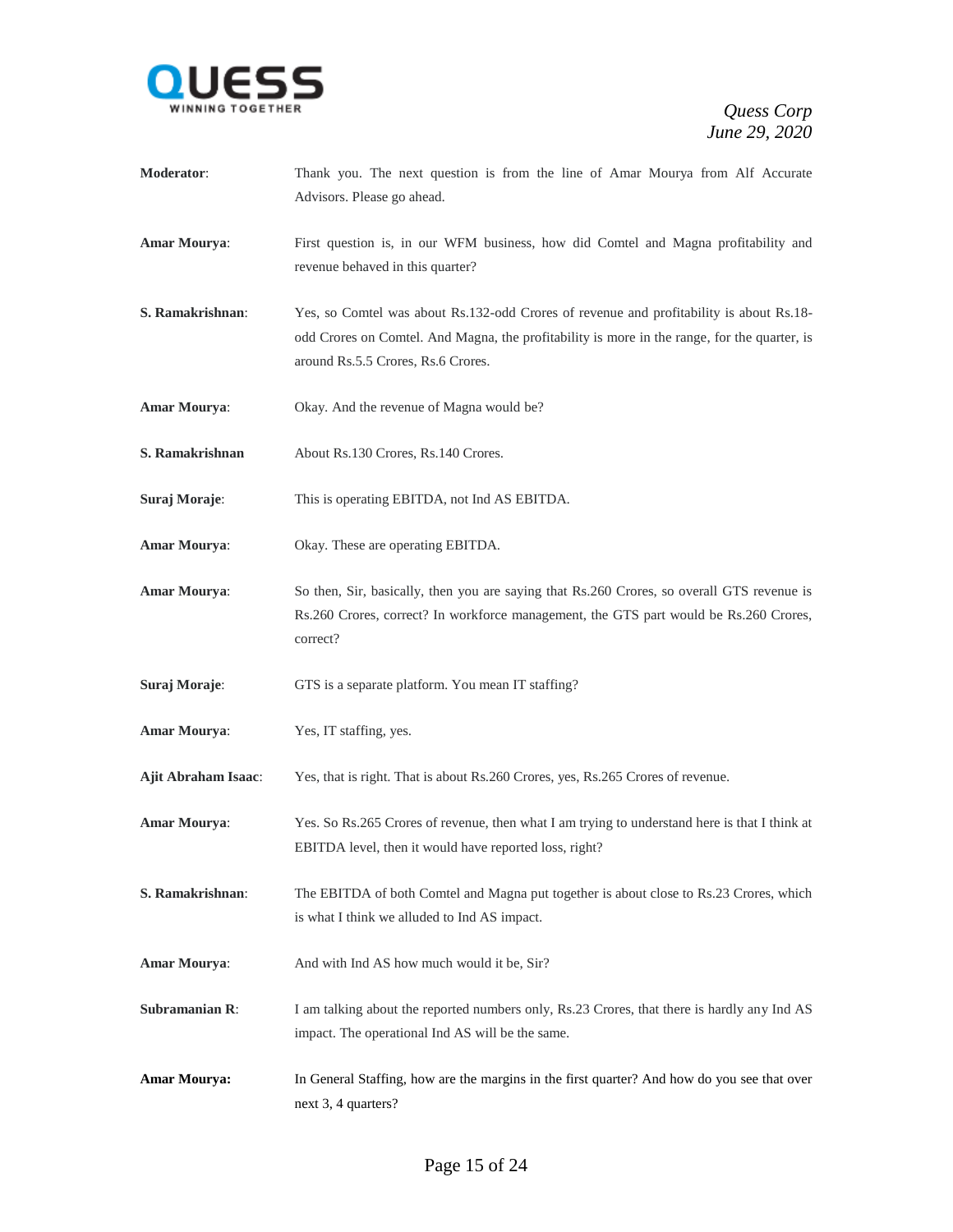

Lohit Bhatia: The general staffing, Amar, I will come in, this is Lohit there. The general staffing against last year, for the same quarter, has seen about close to 3.5%, 4% expansion at an EBITDA level. And on a sequential basis against last quarter, about 2%, 2.5% decline against Q4. However, I think your confusion lies in the fact that you are not adding the Excelus business which is a negative Rs.21 Crores change from last year when they were operating to this year when they are completely in shutdown mode. I think when you factor for that, I think that is where the differentiation is coming. The second business which would have moved in the WFM platform from a positive EBITDA same quarter last year to this time would be the selection and the search business, which in the opening commentary Suraj had alluded to, that we have right sized and downsized that business. We have kept about 80% of the revenues in the customers and merged it with a larger business of ours, which is Quess IT staffing. So I think if you want to compare across platforms, which were there last year under people and services and this year's platform, which is WFM, you will have to, obviously, look at the papers separately, we can take it off-line or Ramki can send it across to you. But from an answer perspective, I think if you want to know, has GS seen shrinkage? The answer is no.

**Amar Mourya:** Okay, great.

- Lohit Bhatia: Yes. And just to give you a little comfort, I think, primarily, what has happened is while the headcount has shrunk, what Ajit and Suraj opened with was about the measures that we took on the cost control. A lot of our work on the cost control has been able to allow us to meet at least the EBITDA number very flattish, irrespective of the decline of about 14% headcount.
- **Amar Mourya:** Great. If I can squeeze a second question on the outlook on this segment. How do you see the outlook in terms of the manpower in of GS segment? And secondly, you talked about some pricing pressure. So even in this segment, do you see pricing pressure, or you think these are sustainable margins?
- **Suraj Moraje:** Let me answer the first one. I think across the business, the outlook across all of our segments, Amar, as you will probably appreciate, and I am sure you have heard from other business people and in your own models are factoring in, it is difficult to say, right? I think that we are hoping we are close to the bottom or maybe even beyond the bottom, but weekon-week the sentiment of the business community seems to be changing. We are focusing, at this point, on acquiring new customers, expanding our base so that as and when the rehiring happens, we are in a good position to benefit from it. But it is very difficult to tell you what this quarter will look like, as you will understand. Your second question is on pricing. Maybe, Lohit, you can take the question on pricing.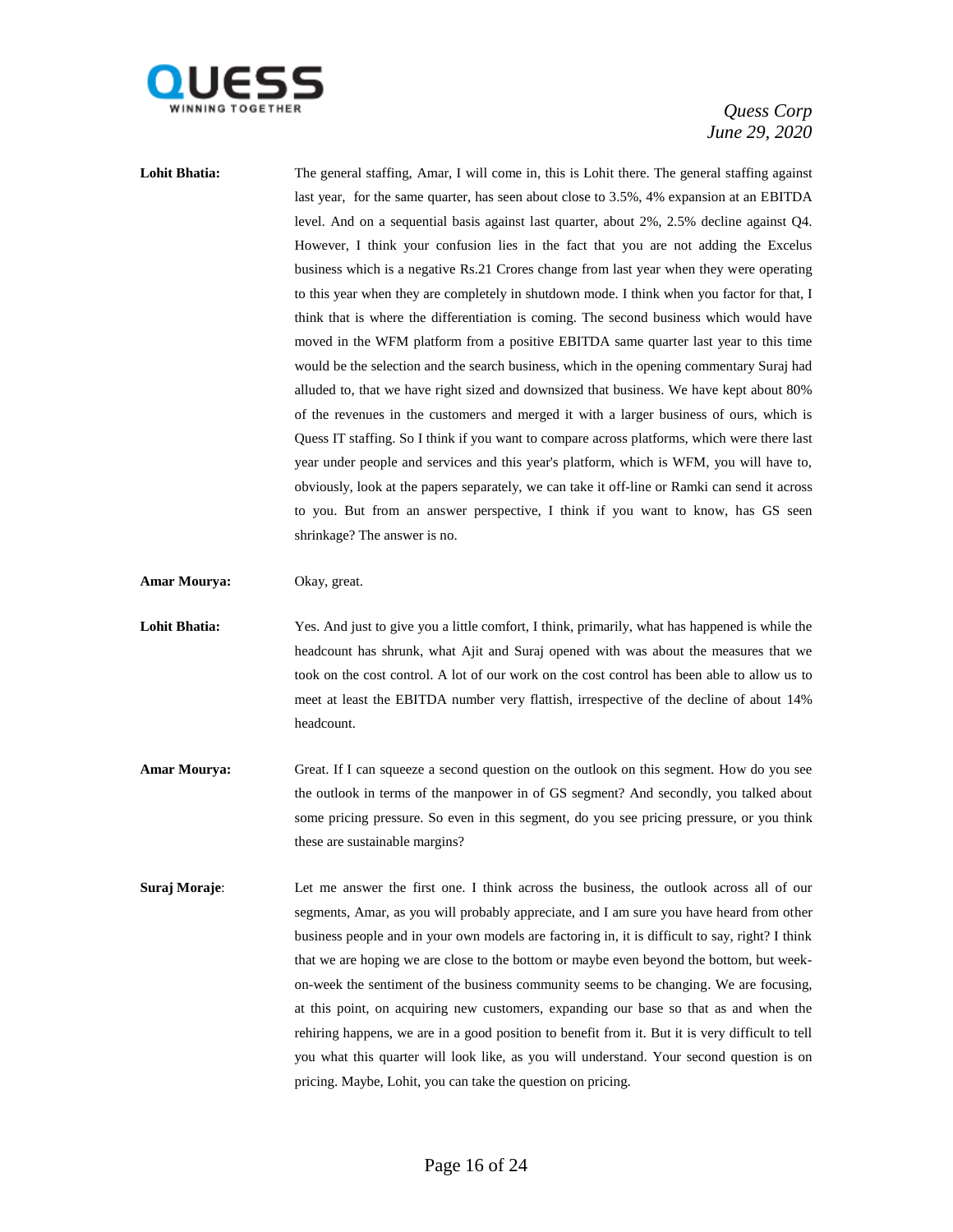

Lohit Bhatia: To give you a flavor on this, as Guru also mentioned in his comment a little while back, you would realize that there is a pricing pressure in the market and the customers have come for a discount during this period. While we have agreed to some of this discount, it has a sunset clause to it. So, in the coming months or in the coming quarters, that discount which is offered as a COVID discount, as a lockdown discount will come to an end in itself. That is number one. 1/3 of the pressure the business has seen from a margin perspective is because of the discounting. 2/3 has happened because of reasons that no sales happening, and hence, no value-added sales projects, InEDGE, sourcing, some of that value-added segment of earnings for the business has been eradicated in these 100-odd days. However, you would also remember that Suraj did mention that our businesses outside of India in the WFMS platform, whether it is the APAC, Comtel as well as the Middle East are going as business as usual. They have been performing even on FY2021 trajectory, which was business plan we made back in January pre-COVID days. While Magna is doing better than last year, and we continue to see strengthening of Magna assets, General Staffing is predominantly a headcount thing. I think we have been able to protect our downside on General Staffing fairly well as far as the headcount is concerned. And with the cost initiatives and measures, we have also been able to protect ourselves on the profitability and EBITDA front. We are far stronger in the recovery and the rebuild period than any other partner, local or national, available to a customer today when the rebuild happens. And the rebuild as India is saying can be U-shaped, W-shaped, bathtub shaped, V-shaped, J-shaped, any shape. I think, if you expect as a customer to recover, most often than not the conversations would happen with the Quess staffing team. So that is where our sales team is concentrating and we are confident that we will be partnering with the clients, both existing as well as new.

**Amar Mourya**: Great, Sir. Wish you all the best and commendable performance. Congratulations to the entire team.

**Suraj Moraje**: Thank you. Thank you, Amar.

**Moderator:** Thank you. The next question is from the line of Keshav Garg from Counter Cyclical Investments. Please go ahead.

**Keshav Garg**: Sir, wanted to understand about our subsidiary Allsec Technologies. Sir, like you mentioned that the HRO segment has done really well. Sir, so going forward, when do you expect the company to achieve pre-COVID level? And where do you see growth coming from?

**Suraj Moraje:** Allsec has been a very resilient business for us. It is got 2 components, Keshav. About half of its EBITDA comes from HRO and about half comes from CLM. Now the CLM part of that business is mostly international customers, and they deliver out of Manila and India,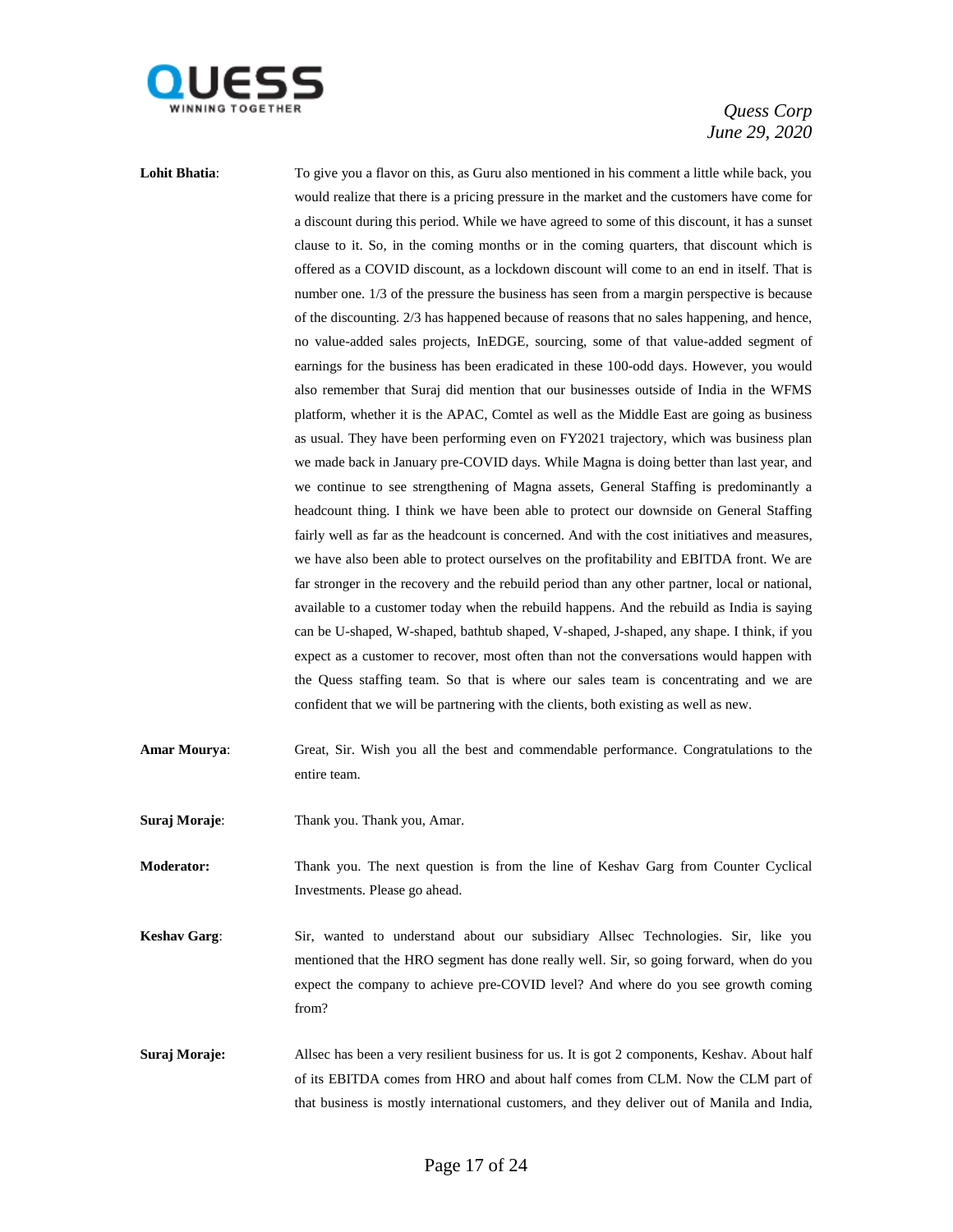

both. Okay. That is a little bit the makeup of the business. The HRO business is, again, largely domestic with a small international component. It is kind of the HRO business has actually it been very steady. In this quarter, we have had some transitions that are also coming through. So, it should see growth even in this time. So that part of the business will be fine. I think the CLM business actually got hit first in March. You would recall our March results around GTS were a little bit muted because Manila got hit first around the 15th of March. In fact, I think part of the reason why we responded so quickly in India on the CLM business was because we learned from that part of the business. Now the international business has also bounced back faster. Partly because I think the U.S. markets, our customers there have been more resilient. The economy has been a bit more resilient. I think partly because we were able to get the Manila facility up and running faster. We should be up to pre-COVID levels, I think, by the end of this quarter if there is nothing unforeseen on that front.

**Keshav Garg:** Okay, Sir. And this company has around over Rs.160 Crores of net cash. Sir, so what is the idea going forward, Sir, any share buyback or then acquisition?

**Suraj Moraje:** Look, I think we are not looking to make any huge acquisitions right now. I think at this time, we are looking at all the options to figure out what is the right way to use that cash, I think we have taken nothing off the table. As and when we have plans, we will update you on this, Keshav. But as of now, no concrete plans. A part of it is lying in Manila; part of it is lying in the U.S.

**Suraj Moraje:** And a part in India. We are trying to figure out what is the most efficient way to use it in our shareholders' interest.

**Moderator:** Thank you. The next question is from the line of Alok Deshpande from Edelweiss. Please go ahead.

- **Alok Deshpande**: A couple of questions. First on general staffing. You mentioned that the focus has been on adding customers and you have indeed added quite a few customers this quarter. Just wanted to understand this customer addition, is it largely a switch for a customer from some other vendor to you? Or are there any customers, which are all together new which are changing from a fixed employee model to a variable employee model? And what is the value or an offering that we are offering to a customer in this tough environment that is really making customers switch?
- Lohit Bhatia: Yes. You alluded to the answers in your question itself. Quess staffing has always been an attractive proposition to clients across the country because of our reach, our compliance, our treasury operations, our scale, our bandwidth. One of the advantages, if I can use the word,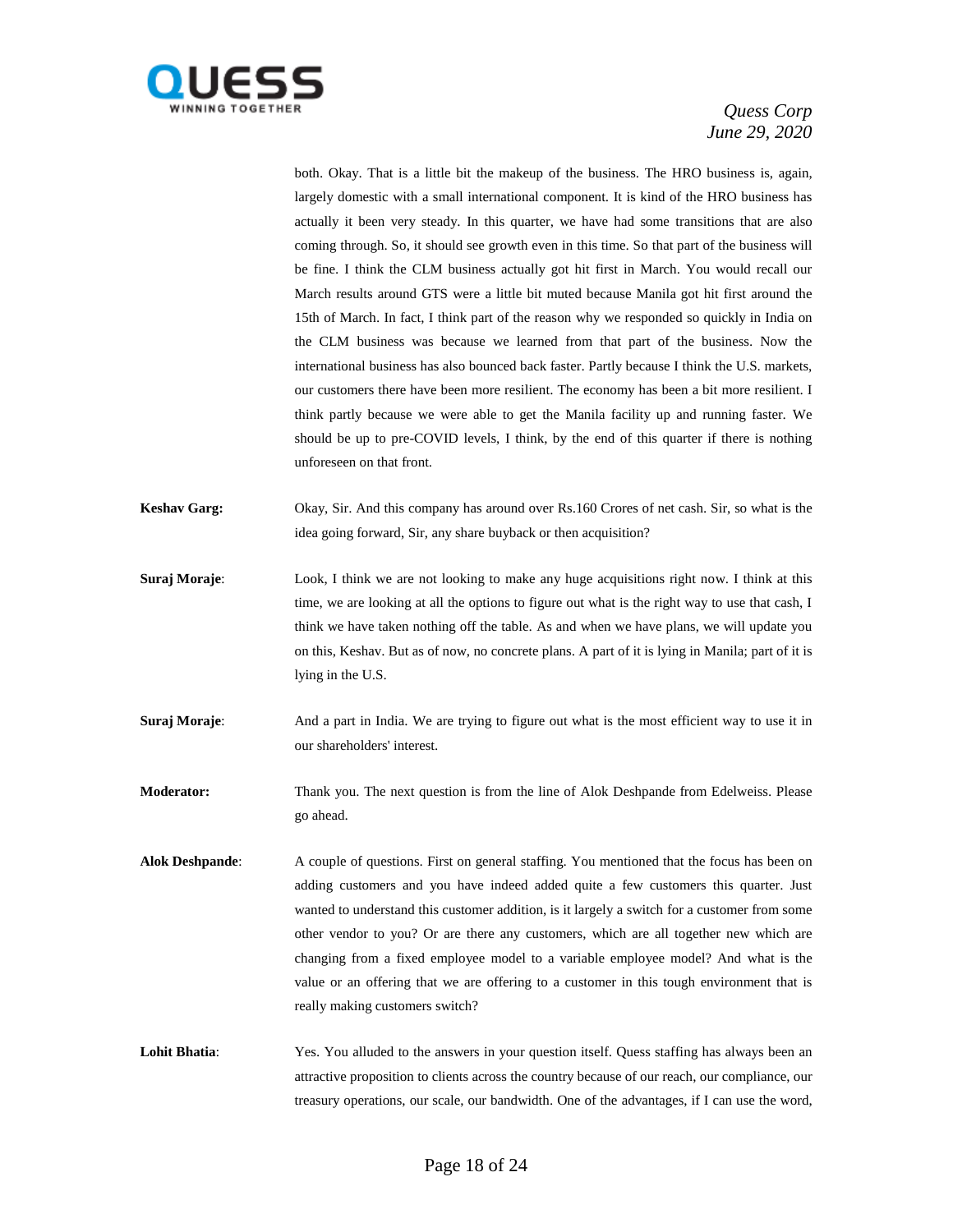

and I do not want to necessarily use that word generally when a pandemic is going, but just to explain, I am using that. One of the advantages a company like us sees is we are the newest kid on the block even today when you look at us, we are just 12 years old. In the last 12 years, there would have been opportunities of working with clients that necessarily would not have come to us because they would have been working with other regional, local partners or they would have been working with a multitude of companies. And when a pandemic like this comes or a shock like this comes, I think customers evaluate relationships greatly. The fact that most of the meltdown has not happened to a Quess' portfolio is because our customers have realized that Quess has come forward with every support that is necessary during this period of 100 days, looking after our associates, looking after the clients, being compliant, ensuring that the wages, salaries, everything is going on time. But that may or may not necessarily have been the experience of the customers with rest of the market. So, when they relook at a rebuild period, I think one of the other questions which come in everybody's mind is, were we working with the best-inclass? Or can we better ourselves now that we have a choice to restart again? One of the cases is an ability to transition contracts because of that. The second is what you rightly said, every time there is a shock in the world, and you can go back, I mean India will not give you those answers. But if you look at the globally listed staffing companies and compare to 1999, 2000 as a base and the shock of 2004, 2007 and 2009 onwards, you will realize that every time there is been a shock anywhere in the world, disproportionately thereafter when the economy rises, staffing does better and people do try to arbitrage fixed cost of employment with a more variabilization of employment, which is outsourcing. See also the third factor, which is very, very essential for a Quess is back in Q4 of last financial year itself, we had started saying that strategically as an organization, we are now selling solutions which cut across platforms to answer a question for a customer to achieve a result or an outcome. And I think some of the results that will be seen in the coming months and in the coming quarters will be related to that. Today, the customer sees that there is an ability for Quess to work in service lines which cut across this beyond just one category of service, and that is a very unique to the mix that Quess offers and no other partner offers that. Some of the conversations are because of that. I think it is a combination of each of these.

**Suraj Moraje:** Thanks, Lohit. Just maybe, Alok, stepping back a little bit, I am just reflecting on the last few customer conversations I have had. I think there are 3 categories of conversations we are having with customers at this point. One is a variablize conversation; I will give you an example, in retail, if people want to keep a store open for longer because that is the only way they can keep same-store productivity up. They cannot afford to staff 2 shifts. They actually need to think about how they overlap people better, how they combine different roles in different ways. And they come to us asking how they can variablize and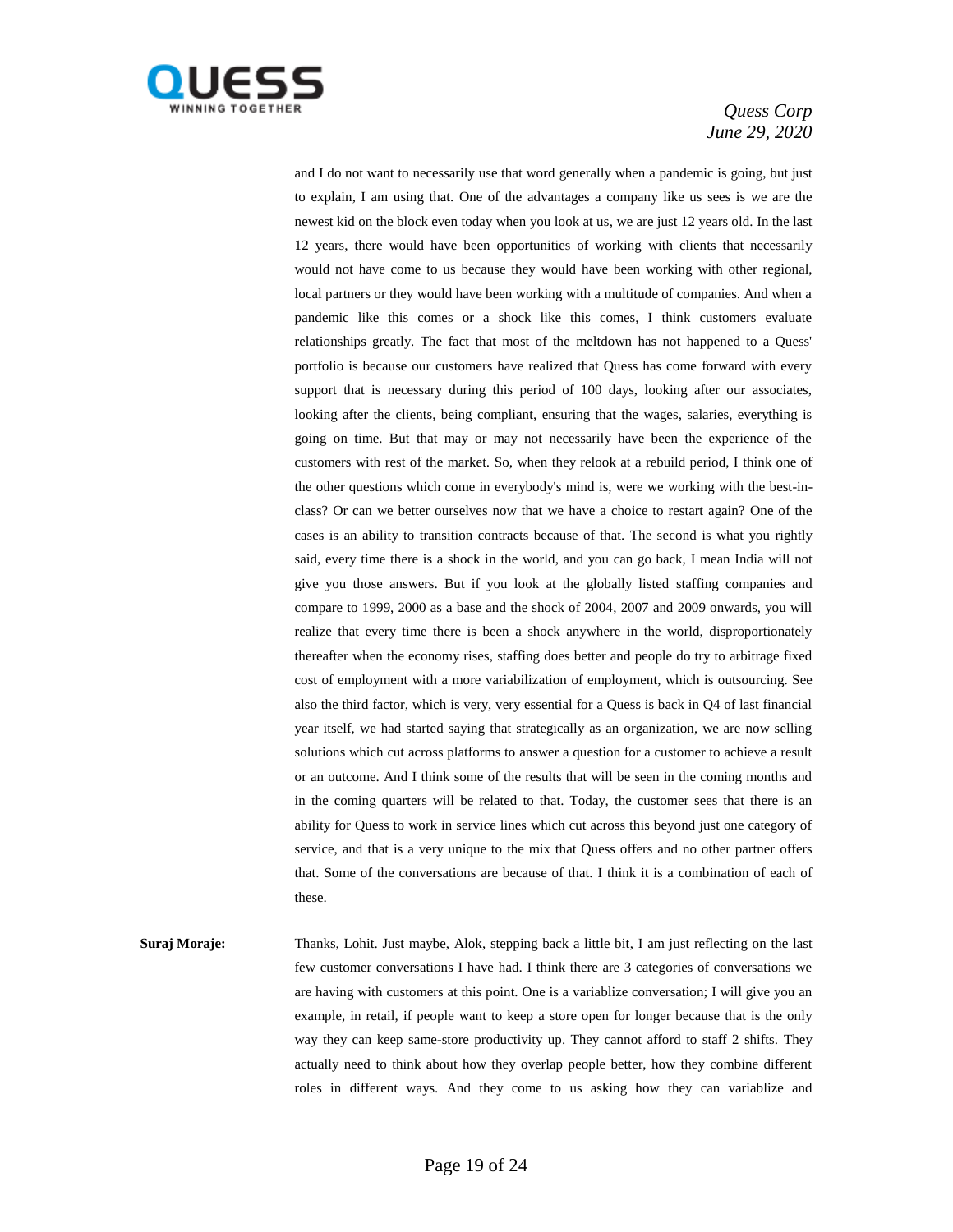

variabilization has become an important conversation with many clients. I think our second reason customers are coming to us is to virtualize. And I will give you a couple of examples. I think our conversations on F&A outsourcing in our BPM business have gone up. I think Indian customers traditionally have not really been looking at it that much, but now they say, well, we have got to get our costs down. Anyway, people are working from home, so why cannot we just outsource people to a different location? F&A has been one virtualization conversation. A second virtualization conversation has been around sales force. A lot of FMCG companies are talking to us saying, historically, they have had feet on the street, pushing merchandising and sales to kiranas. Some of them are looking at, can we do this now through an inside sales model rather so kind of getting people off the street into the call center. So that is the second, variablize, virtualize. I think the third is really around productivity and technology enablement. And this comes down to general staffing. Like Lohit said, can we use the fact that we have a workforce management app in the hands of 180,000 people. Can we use that to drive their productivity, drive their tasks harder? We are having more conversations with customers. Today, we are on the phone with a customer saying in facilities and security, how much productivity can we get out for them if we put in place technology, digitization, central monitoring and so on and so forth. There is a lot of conversations around that. I think where the pandemic has sort of pushed people hard is to say, how do businesses change their operating models to get better productivity out of their people, and a lot of that is playing in our medium-term favor, although in the short term, it translates into pricing pressure, right, and headcount reductions. I think in the medium term, it is just going to make India a lot more sophisticated about how we put gray collar labor to work.

- **Alok Deshpande**: Just one more question. I just want to dig a little deeper in the facility management. A question for Guru - we are still sort of grappling with how that space is panning out because anecdotally, when you think about it, you would be having more housekeeping people in any commercial building, right? More people for frequently cleaning, etc. But in the short term, I think there will be a lot of people who will be cutting out or cutting down on that headcount. But structurally, do you see that there will be more number of people per site after this immediate term?
- **Srinivasan Guruprasad**: Good question. I will take this in 2 parts. In commercial establishment, as you said, initial days, there were multiple jobs done by the same associate. For example, earlier, it used to be a basic cleaning then from there, it has gone into an intensified cleaning, right? So, the number of activities are increasing number of activities that we do at a site are increasing. Because sites are not completely operational, the strength for the time being either it is half or one-fourth so depending upon the site operations. So that is very interim, that I would say. Coming back to the point, a lot of automation is going to play again in this particular space. What is going to be the ratio between the square feet to number of people deployed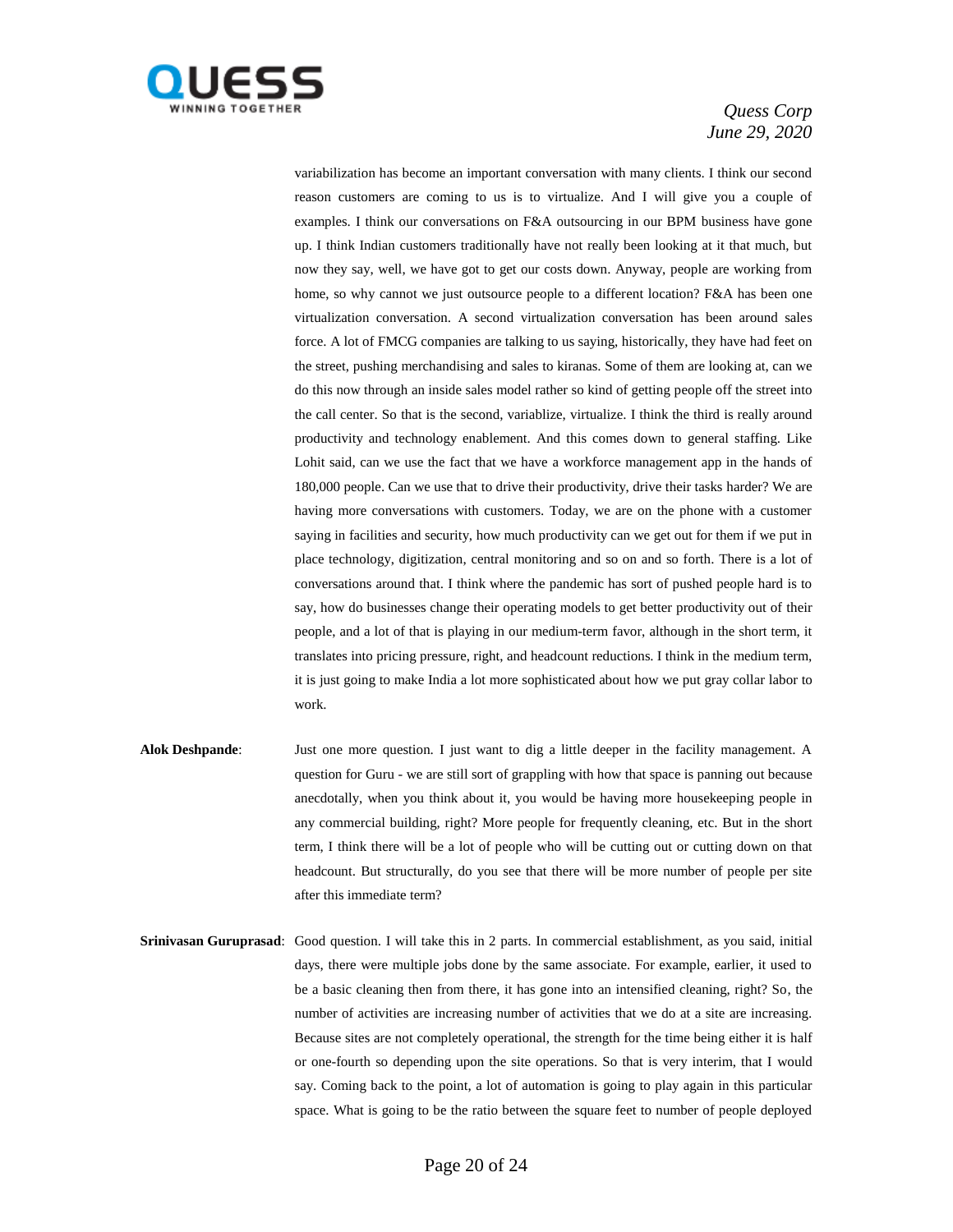

versus how much of automation that we can bring in to see the kind of the efficiency even in cleaning can get better. That is where the play is going to be. If you ask me, would people deployment reduce drastically? I mean, at the moment, we do not see that happening. But bringing in automations also means the type of mindset and the contract has to change. And the kinds of structure that we have on the contracts have to change. So that is where the discussion is going through that. How much of automation we can bring in, who is going to bear the CapEx up? And how is it going to be an asset-light model? This is exactly what we are working on and to reinforce more on bringing in UV cleaning equipment. So those kinds of discussions are in very advanced stage with customers and with few pilots that we have already started. Probably, when we discuss in couple of quarters down the line, we will clearly have a visibility on this to say that what percentage of people and what percentage of equipment is going to play. But definitely, there are discussion happening on that front.

- **Alok Deshpande**: Yes. But Guru, whichever way you look at it, do you foresee your per square feet pricing going up eventually? Whether it is through more people or whether through more automation? I think if your activities are going to intensify and they are going to remain a little intensified for probably a year or a couple of years, then the per square feet pricing, whichever way through people or automation should be higher, right?
- **Srinivasan Guruprasad**: Honestly speaking, I think what will happen is the cost pressure is going to play, and we will have to see how to reduce cost to serve, right? So that is something that we will have to be mindful about in any of our service lines, which is where we are working on the cost side and bringing in. Player like us will be able to provide an integrated solution faster, which is what Suraj and Lohit were talking about to see. The conversations that are happening in past with most of the customers is to see that how can we become an integrated player starting from GS to FMS to security where the overhead cost if a customer is today is dealing with multiple partners, dealing with 1 will bring in definitely cost efficiency in terms of the overhead that will be deployed to manage those set of people. In a nutshell, I think that there is going to be a pressure on per square feet. By integrating, we will only be able to pass on those benefits back and continue to gain more market share.
- **Suraj Moraje:** Let me give you an example, Alok, of what we mean by multi stack, right? For one of our retail clients, the conversation we are having is, can we have a person who is cleaning, for example, doing a bit of wiping during off-peak hours also then be a salesperson during onpeak hours. Like can you actually get people multi-skilled so that you are able to get more productivity out of them while not taking the cost up much? I think we have to find creative ways out for our customers because they are looking for them now.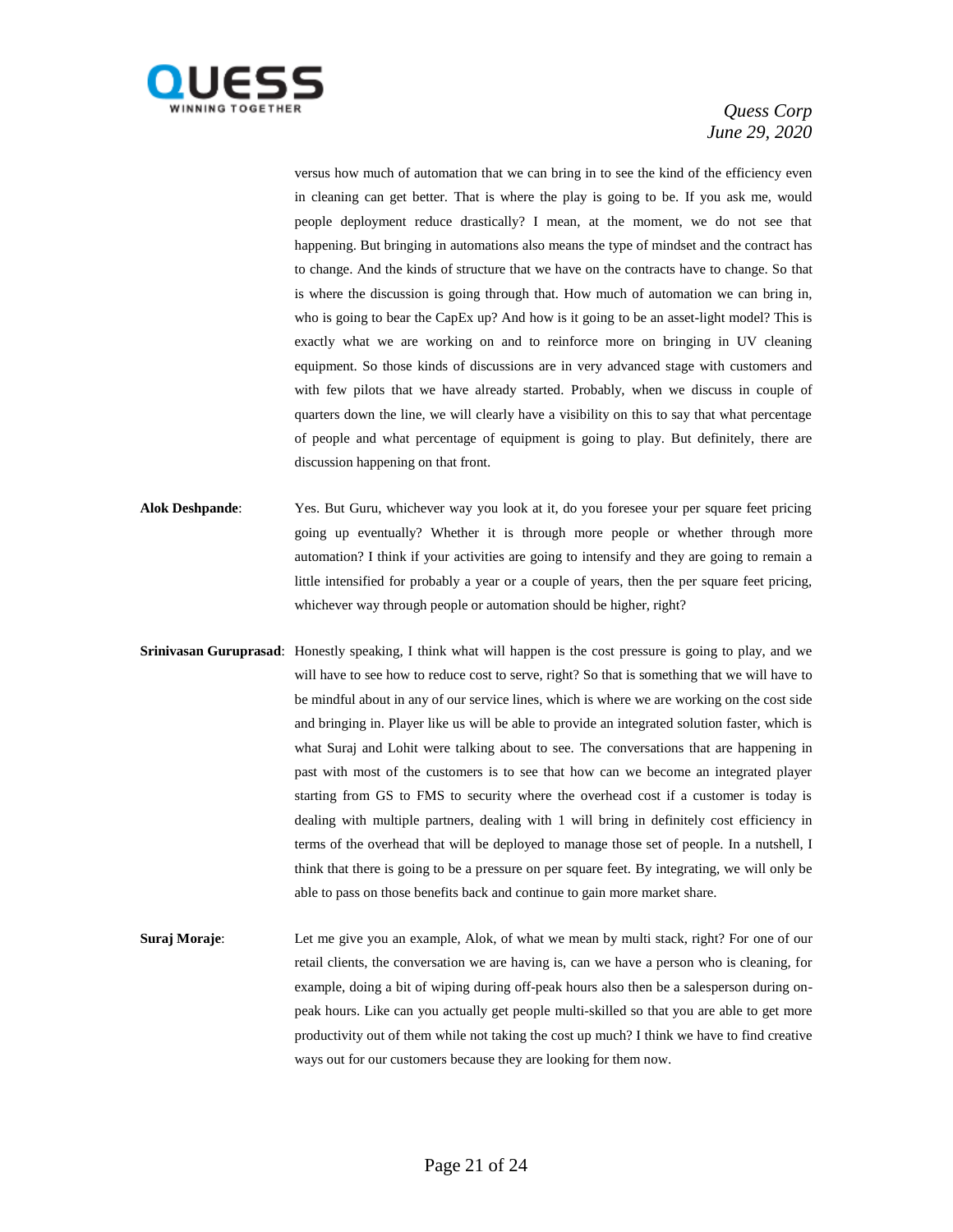

- **Moderator:** Thank you. The next question is from the line of Mythili Balakrishnan from New Mark Capital. Please go ahead.
- **Mythili Balakrishnan**: I had a couple of questions. Firstly, on the General Staffing business, if you look at our headcount, it is only down around 15%, but revenues for the quarter are down 22%. So, is this something that we should expect going ahead as well where the decline in revenues will be faster than the decline in headcount?
- **Suraj Moraje:** The key reason here is that Q4 saw a lot of incentives being paid. And therefore, the revenue per employee has gone down in Q1 because the incentives have actually come out. Number two, some customers in this time have moved to paying on actual attendance rather than for the full month. And so, some employees have not gotten full salaries in some months where there is absenteeism. So those are the 2 things that have played in Q1. It should not fall further, Mythili, at this point. But this is partly offset at some customers, for instance, as they reduce headcount, they are reducing the more junior people or the least experienced people. So that is a bit of a countervailing force also on per associate salary. We think they should flatten out now.
- **Mythili Balakrishnan**: My other question was on revs in terms of customer business has been where they are we are seeing, especially just in terms of payments from certain customers in Telecom. I just wanted to get your sense on how are you thinking about that? And how do you factor that in when you are dealing with these customers?
- **Suraj Moraje:** We are keeping a very close eye on collections at this point. I think Guru reviews every business every week by customer. I review every business every 2 weeks by customer. We have a very good sense of where things are going slow and where things are not. At this point, we are not concerned about defaults in any particular part of the business or there is nothing that keeps us awake, Mythili. But you should know we are really kind of close to this, and we are staying close to it. And by and large, our collections performance has been in some months.
- **Mythili Balakrishnan:** No, it has been outstanding. I think in this environment, I think it is quite good. My last question was on OCF, which is that is there any one-off in this particular quarter that has been such a significant improvement in terms of either a refund or any such item?
- **S. Ramakrishnan**: Payments are due and so we have refund of about Rs.36-odd Crores during the quarter. That is one thing which is included in the Rs.148 Crores, which you see.
- **Mythili Balakrishnan**: And there would be some working capital release due?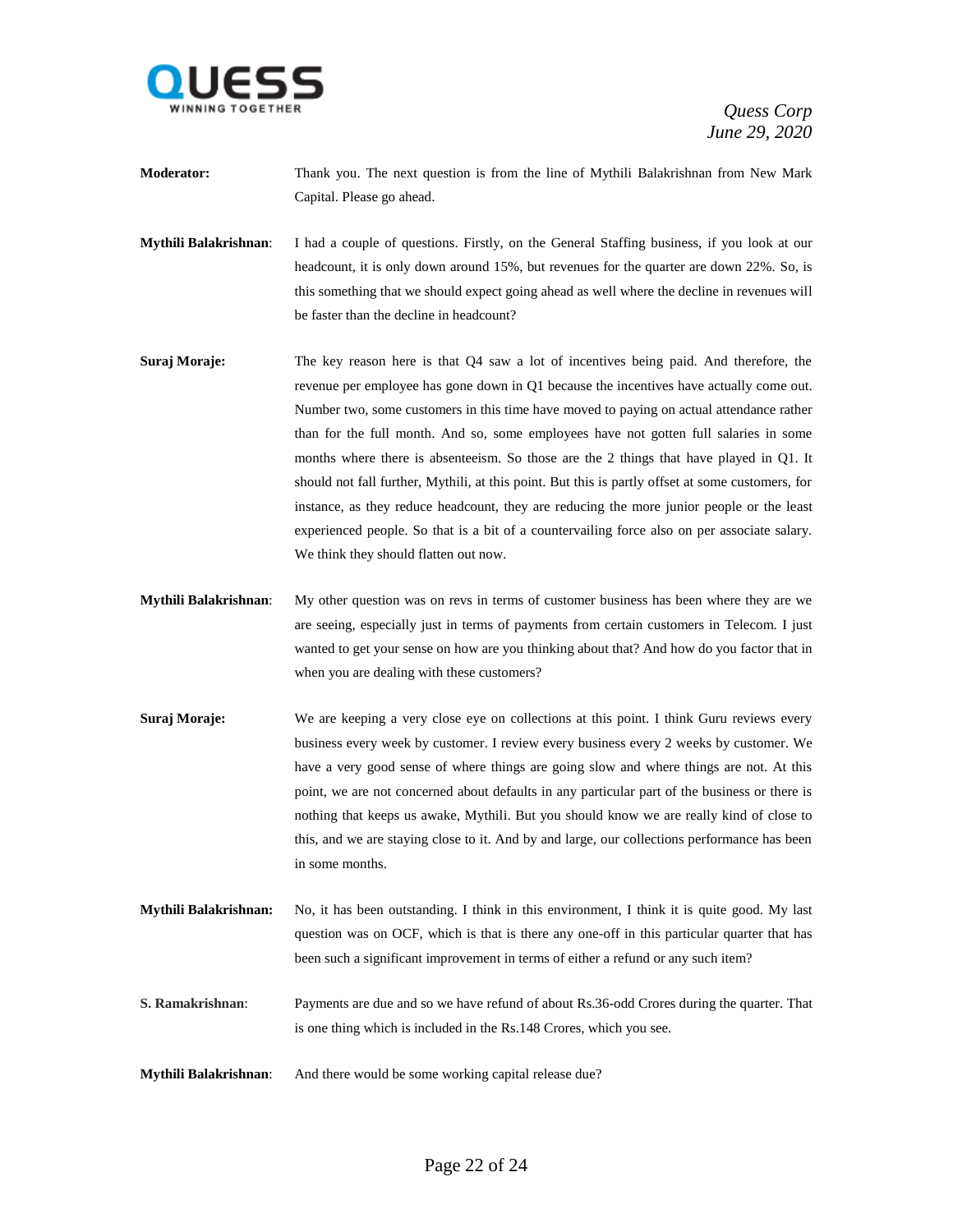

- **S. Ramakrishnan**: Yes, so there is also working capital release of close to about Rs.55-odd Crores, which is from the business as the business shrunk a bit. And the third one is in terms of normal movement between receivables and payables, if you see that itself accounts for another about Rs.57-odd Crores. So those 3 put up together, it is about Rs.148 Crores.
- **Mythili Balakrishnan**: Got it. And what will be the contribution of Terrier in the quarter? Just to get a sense because this is the first time that it would be properly appearing in the OAM revenues, right?
- **S. Ramakrishnan**: Yes. For Terrier, there are 2 folds to it in the financials. Terrier is appearing as up to May, there is a share of loss. That is about close to Rs.8.4-odd Crores. And starting June 1, it is become a subsidiary, wherein there was about Rs.2.23 Crores of EBITDA for the month of June, which got added back to our EBITDA line.
- **Moderator:** Thank you. Ladies and gentlemen, due to time constraint, that was the last question. I would now like to hand the conference over to Mr. Ajit Isaac, Chairman and Managing Director, for closing comments.
- **Ajit Abraham Isaac**: Thank you. So, this was a quarter in which the economy was shut down for 60 out of 90 days for large parts of our business. Its impact cannot be understated in terms of the circumstances that we were operating in. I hope all of us see better quarters coming up. I want to thank you all for a very participative session and for the many questions that you asked us. I want to tell you that we are taking a long-term view at Quess in many of the decisions which we are taking. None of the decisions in the context of the pandemic are short-term in nature. We are focusing on cash, the balance sheet and growing the customer base, as we have mentioned earlier today. Our team and Suraj is working very hard to get to our goal of 20% ROE and a 20% OCF. We thank you for your support and look forward to interacting with you like today in the future, as always. Thank you very much.

**Suraj Moraje:** Thank you.

**Moderator:** Thank you. On behalf of IIFL Securities, that concludes this conference. Thank you for joining us. You may now disconnect your lines.

(This document has been edited for readability purpose)